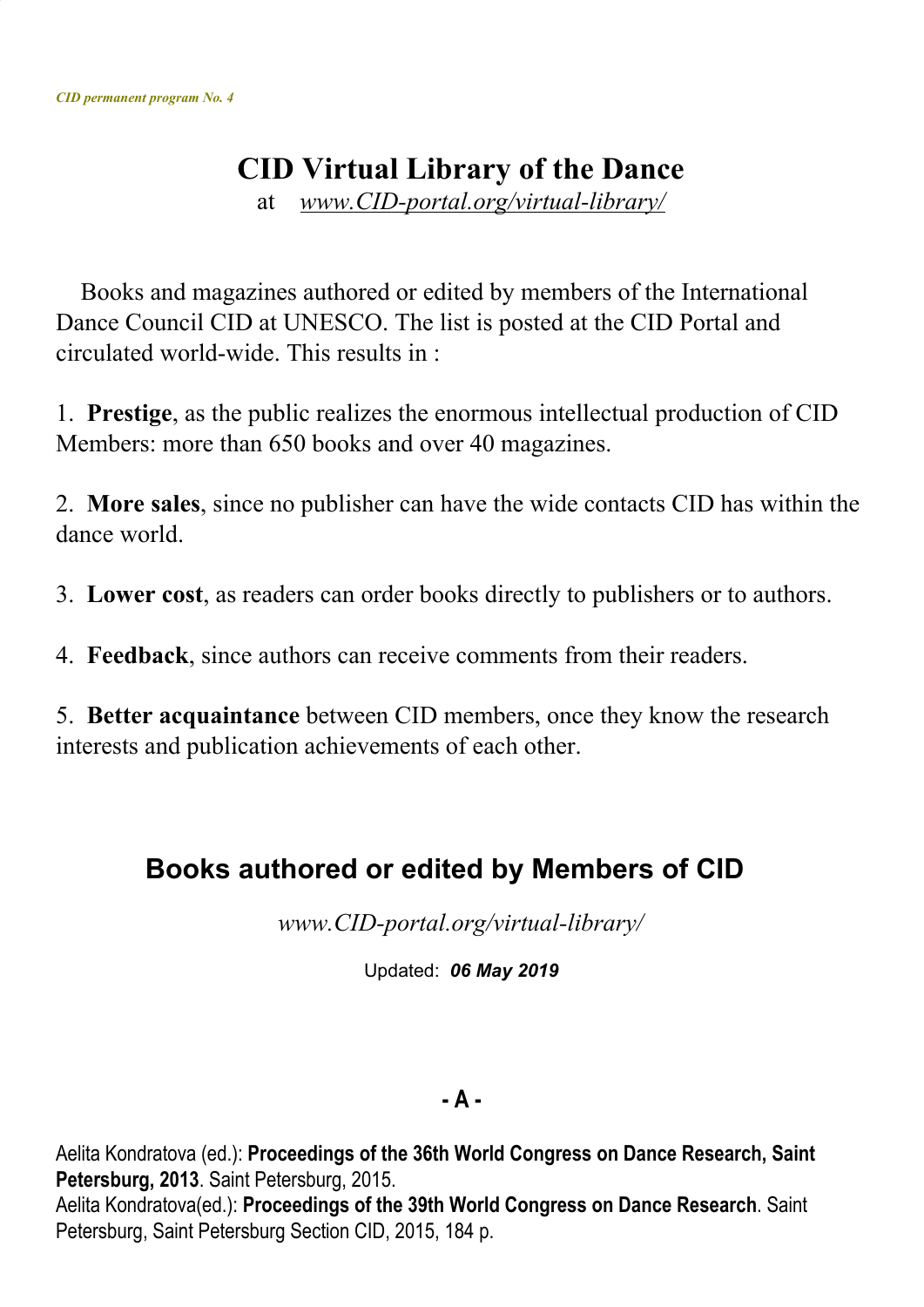Aelita Kondratova (ed.): **Proceedings of the 47th World Congress on Dance Research**. Saint Petersburg, Saint Petersburg Section CID, 2016, 222 p.

Aja Jung (ed.): **Decadance. Ten years of Belgrade Dance Festival**. Beograd, 2013, 143 p. Alba G.A. Naccari: **Pedagogia della corporeità**. Educazione, attività motoria e sport nel tempo. Perugia, Italy, Morlacchi, 2003, 297 p.

Alba G.A. Naccari: **Le vie della danza**. Pedagogia narrativa, danze etniche e danzamovimentoterapia. Perugia, Italy, Morlacchi, 2004, 295 p.

Alba G.A. Naccari: **Persona e movimento**. Per una pedagogia dell'incarnazione. Roma, Italy, Armando, 2006, 319 p.

Alba G.A. Naccari (ed.): **La mediazione corporea per un'educazione olistica**. Simboli in movimento tra pedagogia e terapia. Milano, Italy, Guerini Scientifica, 2012, 360 p.

Aleksandar Josipovic: **Let's Dance**. Nove metode u plesnoj Pedagogiji. Beograd, Utopija, 2011, 203 p. Alessandra Ruiz Macías: **Metodología de docencia de las artes escénicas**. 12 vol. Madrid, Foro de las Artes, 2003.

Alessandra Ruiz Macías: **Método de educación musical infantil**. Fundamentación docente. Madrid, Foro de las Artes, 2003, 180 p.

Alessandra Ruiz Macías: **Método de educación musical infantil**. Tomo I, nivel O niños de 3/4 años. Madrid, Foro de las Artes, 2003, 30 p.

Alessandra Ruiz Macías: **Método de educación musical infantil**, Tomo II, nivel I, niños de 4/5 años. Madrid, Foro de las Artes, 2003, 30 p.

Alessandra Ruiz Macías: **Método de educación musical infantil**. Tomo III, nivel II, niños de 5/6 años. Madrid, Foro de las Artes, 2003, 30 p.

Alessandra Ruiz Macías: **Método de educación musical infantil**. Tomo IV, nivel III, niños de 6/7 años. Madrid, Foro de las Artes, 2003, 30 p.

Alessandra Ruiz Macías: **Método de educación musical infantil**. Tomo V, nivel IV, niños de 7/8 años. Madrid, Foro de las Artes, 2003, 30 p.

Alessandra Ruiz Macías (ed.): **Actas del 23. Congreso Mundial de Investigacion de la Danza CID-UNESCO, Malaga 2009**. Delegación España CID-UNESCO, 2010.

Alexander Chepalov: **Choreographic theatre in Western Europe in the 20th century** (in Russian). Kharkov, 2007, 343 p.

Alexander Chepalov: **Destiny of the mocker, or new wanderings of Frakass. Director and ballet master N. M. Foregger** (in Russsian). Kharkov, 2001, 188 p.

Alicia Alonso: **Diàlogos con la danza**. Buenos Aires, Edutorial Galerna, 1988, 199 p.

Alkis Raftis: **Work and management** (in Greek). Athens, Papazissis, 1984.

Alkis Raftis: **Work in poetry**. Poems and songs about work (originals and Greek translation). Athens, Polytypo, 1984.

Alkis Raftis: **Democratic enterprise management** (in Greek). Athens, Polytypo, 1984.

Alkis Raftis: **The world of Greek dance** (in Greek). Athens, Polytypo, 1985.

Alkis Raftis: **The world of Greek dance**. London, Finedawn, 1987.

Alkis Raftis: **Danse et poésie**. Anthologie internationale de poèmes sur la danse. Paris, La Recherche en Danse - Sorbonne, 1989.

Alkis Raftis: **Dance in poetry**. International anthology of poems on dance. Paris, International Dance Council - UNESCO, 1991, 186 p. Reprinted by the Princeton Book Company, Princeton NJ, USA. Alkis Raftis: **Dance, culture and society** (in Greek). Athens, Dora Stratou Dance Theatre, 1992. Alkis Raftis: **Encyclopedia of Greek dance** (in Greek). Athens, Dora Stratou Dance Theatre, 1995, 800 p.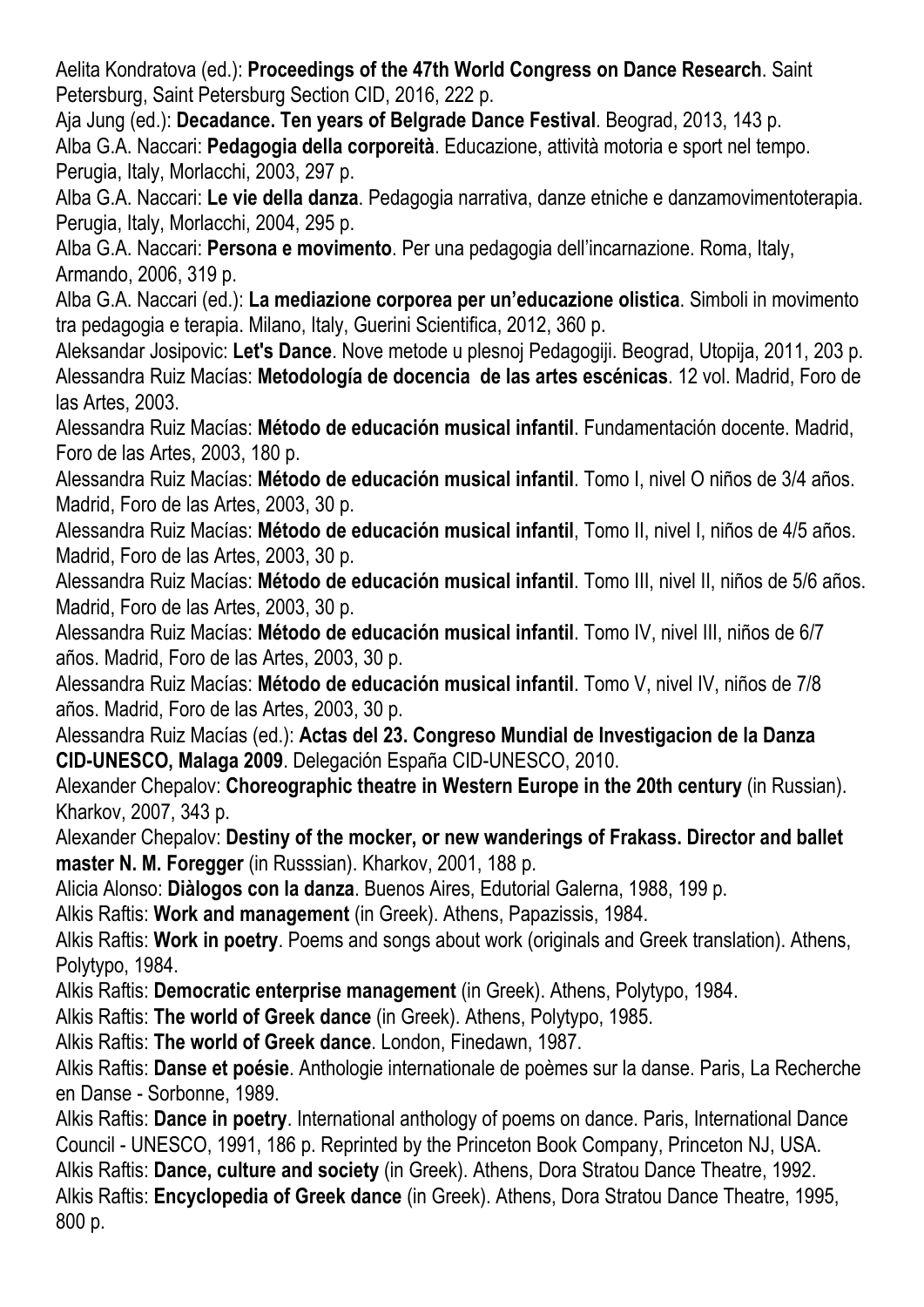Alkis Raftis & Athena Makha: **Costumes 1860** (in Greek). Athens, Kastaniotis, 1995, 111 p.

Alkis Raftis: **Le monde de la danse grecque**. Paris, La Recherche en Danse, 1996.

Alkis Raftis & Agoro Tsiou: **Loupsiko**. Wedding dances and songs (in Greek). Athens, Dora Stratou Theatre, 1997, 143 p. and CD.

Alkis Raftis: **Dances of the whole world**. A complete catalogue of stamps. Athens, Dora Stratou Dance Theatre, 1998, 77 p. Awarded 3 bronze and 3 silver medals in international philatelic exhibitions.

Alkis Raftis: **Dance 1900**. Turn-of-the century postcards on dance (in Greek). Athens, Dora Stratou Dance Theater, 1999, 237 p.

Alkis Raftis: **Para-lexicon** (in Greek). Athens, Way of Life Publications, 2000, 354 p.

Alkis Raftis: **The scholarly work** (in Greek). Athens, Way of Life Publications, 2000.

Alkis Raftis: **Etude ethnographique de la culture d'entreprise**. Paris, 2000, 53 p.

Alkis Raftis: **Il mondo della danza greca**. Firenze, Taranta, 2001, 152 p.

Alkis Raftis: **Isadora Duncan and the artists**. Album. Athens, Way of Life Publications & Dora Stratou Theater, 2003, 222 p.

Alkis Raftis (ed.): **Dance and History**. Proceedings of the 14th International Congress on Dance Research. Athens, Greek Section IOFA, 2000, 426 p.

Alkis Raftis (ed.): **Dance and Oral History**. Proceedings of the 15th International Congress on Dance Research. Athens, Greek Section IOFA, 2001.

Alkis Raftis (ed.): **Dance as Intangible Heritage**. Proceedings of the 16th International Congress on Dance Research. Athens, Greek Section IOFA, 2002, 411 p.

Alkis Raftis (ed.): **Dance in education**. Proceedings of the 17th World Congress on Dance Research. Athens, Greek Section IOFA, 2003, 460 p.

Alkis Raftis: **The dance in Rhodes** (in Greek). Athens, Dora Stratou Dance Theatre, 2004, 154 p. Alkis Raftis: **Dance and History in Cyprus** (in Greek). Athens, Greek Section IOFA, 2004, 133 p. Alkis Raftis: **Dance in poetry**. An anthology of Greek and foreign poets (in Greek). Athens, Dora Stratou Dance Theatre, 2004, 183 p.

Alkis Raftis: **Orientalist dance**. Paintings and travellers' accounts. Athens, Dora Stratou Dance Theater, 2007, 134 p.

Alkis Raftis: **Swiat tanca greckiego** (Polish edition of The World of Greek Dance). Warszawa, Uniwersyitetu Warszwskiego, 2012, 144 p.

Alkis Raftis: **El mundo de la danza griega** (traduccion de Alessandra Ruiz-Zuniga Macias). Madrid, 2014, 168 p.

Alkis Raftis: **Dance quotations**. Athens, Dora Stratou Dance Theater, 2016, 159 p.

Raftis, Alkis: **Dance in classical Greece**. Athens, Dora Stratou Dance Theater, 2019, 111 p.

Alphonse Tiérou: **Dooplé, loi éternelle de la danse africaine**. Paris, Maisonneuve & Larose, 1989, 129 p.

Ana Clara Guerra Marques & Rui Tavares: **A Companhia de Dança Contemporânea de Angola**. Lisboa, 2003, 143 p.

Ana Clara Guerra Marques: **A alquimia de dança.** Luanda, Angola, 1999.

Guerra Marques, Ana Clara: **A Companhia de Dança Contemporanea de Angola**. Luanda, Angola, 2003.

Ana Clara Guerra Marques: **Para uma história da dança em Angola. Entre a escola e a companhia, um percursso pedagógico**. Luanda, Angola, 2008, 185 p.

Ana Ligia Trindade: **A escrita da danza**. A notacao do movimento e a preservacao da memoria coreografica. Canoas, Universidade Luterana do Brasil, 2008, 144 p.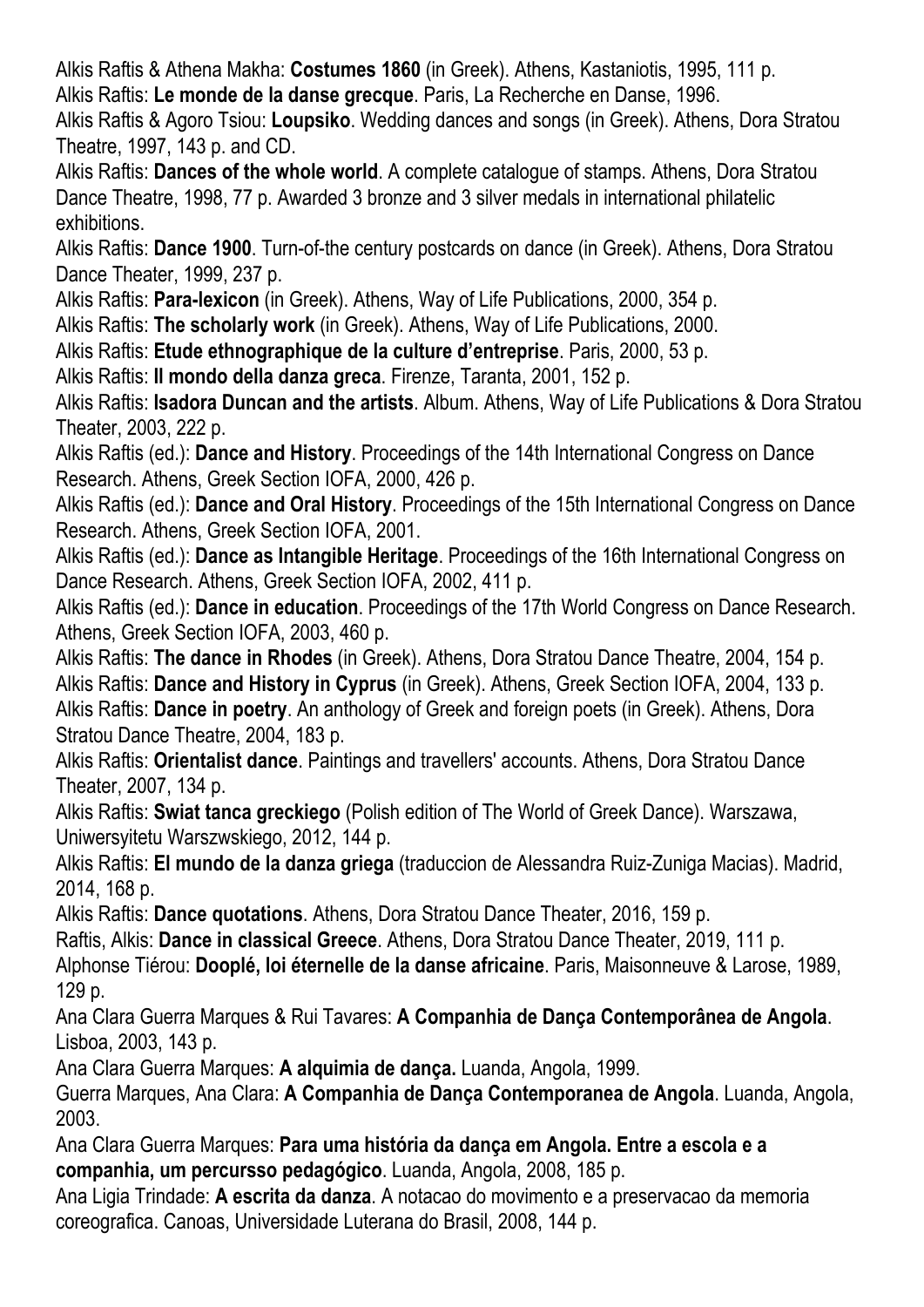Ana Ligia Trindade: **Notação do Movimento. I**nvestigando sua utilização na arte da dança. Porto Alegre, Cesar Gonçalves Larcen Editor, 2011. ISBN 978-85-912136-1-0.

Ana Ligia Trindade: **Intervenções Urbanas de Dança**. Porto Alegre, César Gonçalves Larcen, 2013. 164 p., il. ISBN 978-85-915192-1-7.

Ana Ligia Trindade: **Do Terra ao Gaia!** Da esquina democrática ao flshmob na memória artístico-cultural da dança em Porto Alegre/RS. Porto Alegre, César Gonçalves Larcen, 2013, 96 p., il. ISBN: 978-85-912136-8-9.

Ana Ligia Trindade: **Grafias do gesto** Representações gráficas do movimento. Porto Alegre, César Gonçalves Larcen, 2014, 140 p., il. ISBN: 978-85-912136-8-9.

Ana Macara (ed.): **Continents in movement**. New trends in dance teaching. Proceedings. Lisbon, Portugal, FMH Ediçoes, 1998.

Ana Macara & Ana Paula Batalha (ed.): **Pulses and impulses for dance in the community**. Proceedings of International Conference. Lisboa, Portugal, FMH Edições, 2003.

Anastasia Anastasopoulou: **Biocosmic energy. The source of life** (in Greek). Athens, Way of Life, 1992.

Anastasia Anastasopoulou: **Soya, the miraculous plant** (in Greek). Athens, Way of Life, 1995. Anastasia Anastasopoulou: **The technique of relaxatiion** (in Greek). Athens, Way of Life, 1997. Anastasia Anastasopoulou: **Perfumes and aromatic oils** (in Greek). Athens, Way of Life, 1999. André Luiz Teixeira Reis: **Capoeira, health and social well-being**. Brasilia, Brazil, Thesaurus, 2005, 247 p.

Andrea Amort & Mimi Wunderer-Gosch: **Österreich tanzt. Geschichte und Gegenwart** (with English abstracts). Wien, Böhlau 2001, 342 p.

Andrea Amort: **Rudolf Nurejew und Wien. Ein leidenschaftliches Verhältnis**. Wien, Brandstätter, 2003, 118 p.

Andreas P. Papandreou: **Teaching methodology** (in Greek). Athens, Greece, 2009, 832 p.

Andreas P. Papandreou: **Cypriot wedding and dance** (in Greek). Nicosia, Power Publishing, 2013, 364 p.

Andreas P. Papandreou: **The sickle dance of Cyprus** (in Greek). Nicosia, Power Publishing, 2013, 199 p.

Andreas P. Papandreou: **The sifter dance of Cyprus** (in Greek and English). Nicosia, 2013, 250 p. Andreas P. Papandreou: **Kartzilamas for men Cyprus dance** (in Greek and English). Nicosia, 2013, 274 p.

Andreas P. Papandreou: **Zeibekikos of Cyprus dance** (in Greek and English). Nicosia, 2014, 304 p. Andreas P. Papandreou: **Xylopatoura in Cyprus dance** (in Greek). Nicosia, Cyprus, 2017, 308 p.

Andreas P. Papandreou: **Comic and satyric dances and game dances of Cyprus** (in Greek). Nicosia, Cyprus, 2017, 320 p.

Andreas P. Papandreou: **Tragoudistos in Cyprus dance** (in Greek). Nicosia, Cyprus, 2017, 320 p. Andreas P. Papandreou: **Cyprus dance panorama** (in Greek). Nicosia, Cyprus, 2017, 308 p.

Angela Rannow (ed.): **Rechte des Choreographen in Europa - Les droits des chorégraphes en Europe**. Dresden, CID Nationales Komittee Deutschland, 2000.

Angelina Grigorievna Loukina: **Traditional dances of Saha** (in Russian). Novosibirsk, Nauka, 2005, 356 p.

Anielo Iazzetta: **Sculture delle ombre. Ombre danzanti**. Italy, Cortona Grafica, 2014?. Ann Hutchinson Guest: **Labanotation.** The system of analyzing and recording movement. 3d ed. London and New York: Routledge, 1987.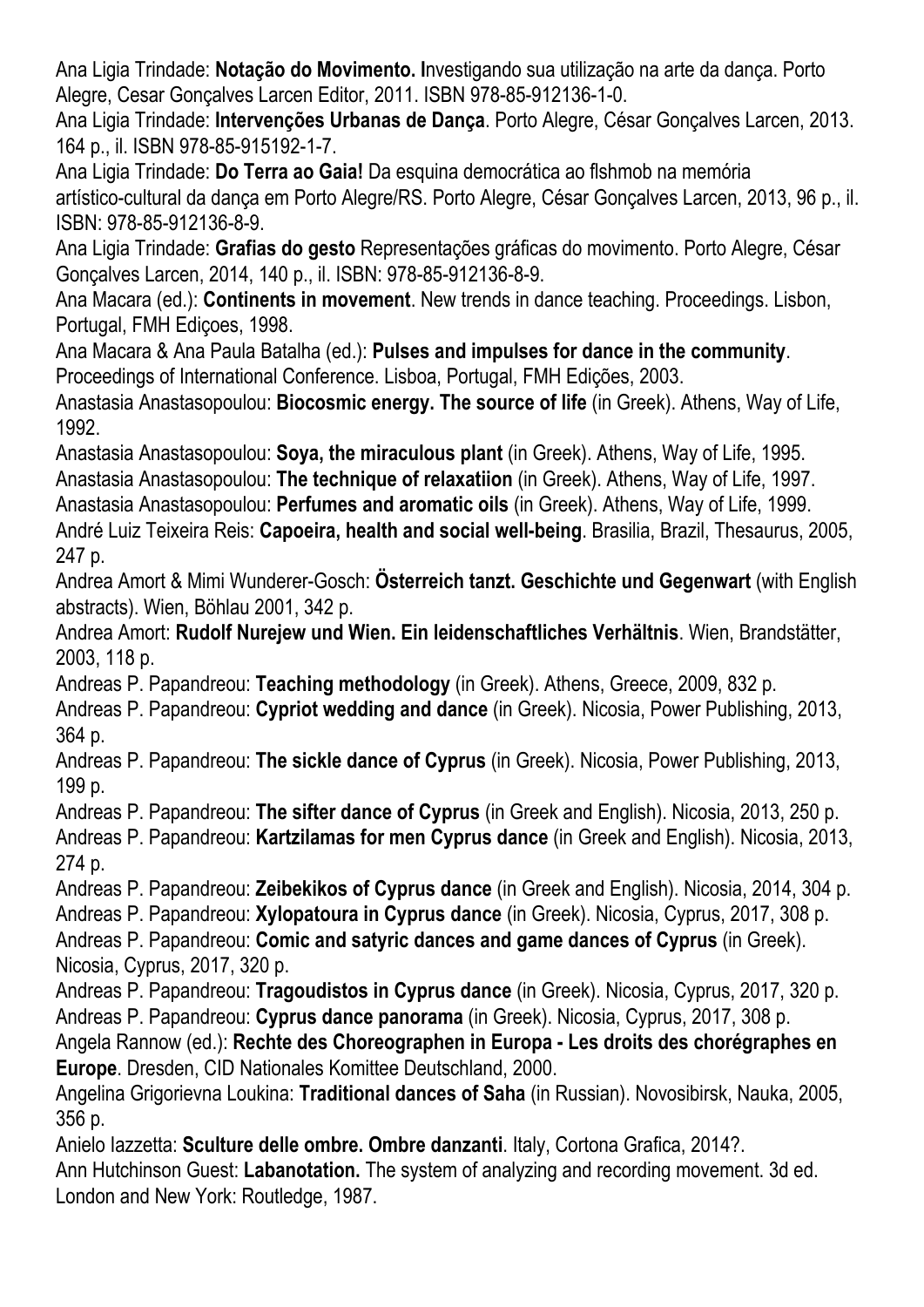Ann Hutchinson Guest: **Choreographics**. A comparison of dance notation systems from the fifteenth century to the present. London and New York, Routledge, 1989.

Ann Hutchinson Guest: **Your move**. A new approach to the study of movement and dance (second printing). New York, Gordon and Breach, 1990.

Ann Hutchinson Guest & Claudia Jeschke: **Nijinsky's "Faune" restored**. A study of Vaslav Nijinsky's 1915 dance score "L'après-midi d'un faune" and his dance notation system. London and New York, Routledge, 1991.

Ann Hutchinson Guest (compiler): **Dancer's glancer**. A quick guide to Labanotation, the method of recording all movement. London and New York, Routledge, 1992.

Anna Lazou: **In times of peace** (in Greek). Athens, Diogenis, 1986.

Anna Lazou & Alkis Raftis (ed.): **Dance and Ancient Greece**. With a CD-ROM supplement. Athens, Way of Life & IOFA, 2001, 336 p.

Anna Molnar: **A koreogràfia àbécéje. Talajgyakorlatok koreogràfiai tervezése a noi tornaban**. Budapest, Nemzeti Tankönyvkiado, 2006, 132 p. + DVD.

Anne-Marie Gaston: **Siva in dance, myth, and iconography**. Delhi and New York, Oxford University Press, 1985.

Anne-Marie Gaston: **Krishna's musicians**. Musicians and music making in the temples of Nathdvara, Rajasthan. New Delhi, Manohar, 1997.

Anne-Marie Gaston: **Bharata Natyam from temple to theatre**. New Delhi, India, Manohar, 2004. Anthony Shay: **Choreophobia**. USA, Mazda Publishers, 1999.

Anthony Shay: **Choreographic politics. State folk dance companies, representation and power**. Connecticut, Wesleyan University Press, 2002.

Anthony Shay & Barbara Sellers-Young (ed.): **Belly dance. Orientalism, transnationalism, and harem fantasy**. USA, Costa Mesa CA, Mazda, 2005, 421 p.

Anthony Shay: **Choreographing identities. Folk dance, ethnicity and festival in the United States and Canada**. 2006.

Augusta Atla: **Viva Arte**. Denmark, Horsens Kunstmuseum, 2012, 64.

Antip Taralunga: **Ion Furnica - celebru dansator moldav**. Chisinau, 2006, 187 p.

Antip Taralunga: **Spiridon Mocanu - o legenda vie**. Chisinau. 2006, 119 p.

Antip Taralunga & Petru Gozun: **Codreanca - Clubul Sportiv de Dans**. Chisinau, 2009, 200 p.

### **- B -**

Béatrice Massin (ed.): **La notation chorégraphique, outil de mémoire et de transmission**.

Alfortville, Atelier Baroque - Compagnie Fêtes Galantes, 2007, 108 p.

Bengt Häger (ed.): **Le monde de la danse**. Problèmes d'aujourd'hui et de demain, Développement culturel, dossier documentaire No. 20. Paris, Unesco, 1980.

Bengt Häger (ed.): **The dancer's world**. Problems of today and tomorrow, Cultural Development. New York, First International Choreographer's Conference, CID, UNESCO, 1978.

Bengt Häger: **Ballets Suédois**. London, Thames & Hudson, 1990.

Benjamin Feliksdal: **Modern jazz ballet**. Jazzdansvoor amateurs en professionals. Best, Zuid Boekproducties, 1986, 227 p.

Benjamin Feliksdal: **Jazzdans als conditietraining**. Dancercise. Utrecht, Zwarte Beertjes, 1984, 144 p.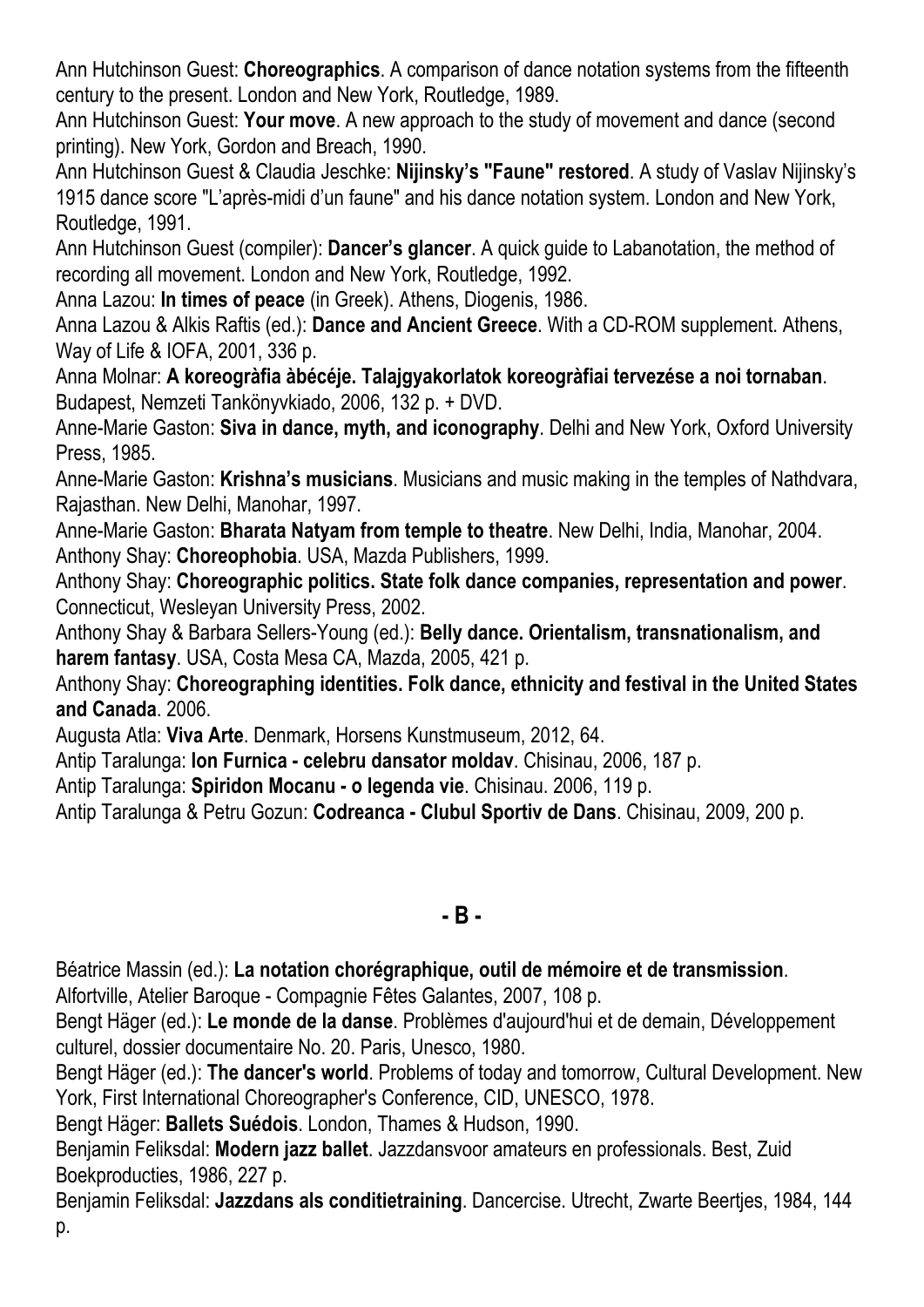Benjamin Feliksdal: **Modern tap dance**. Utrecht, Bekebooks, 2003**.**

Benjamin Feliksdal: **Modern tapdans**. Utrecht, Bekebooks, 2003.

Benjamin Feliksdal: **Moderne jazzdans technieken**. Syllabus I & II. Amsterdam, Uitgeverij Bakebooks, 2004, 75 p.

Benjamin Feliksdal: **Hedendaags ballet**. Algemene Ballettechniek Bewegingselementen van het Klassiek Ballet volgens de Vaganova-methode. Amsterdam, Uitgeverij Bakebooks, 2006, 249 p. Benjamin Feliksdal: **Urban dance jazzdans**. Amsterdam, Uitgeverij Bakebooks, 2009, 230 p. Branka Prpa (ed.): **Milorad Miskovic. Igrati zivot. Dancing life**. Beograd, 2009, 248 p. [ACR] Brigitt Mayer-Karakis: **Ballroom icons**. A journey through the lives of dancers, doers and devotees of the ballroom world. Canada, Mayer-Karakis, 2009, 295 p.

**- C -**

Carla Stalling Huntington: **Hip hop dance. Meanings and messages**. McFarland, 2007, 289 p. Carla Stalling Huntington: **Black social dance in television advertising. An analytical history**. McFarland, 2011, 311 p.

Carla Walter: **Dance, consumerism, and spirituality**. Forward by Jonathan Schroeder. Palgrave MacMillan, 2014.

Carmela Lombardi: **La ballerina imaginaria**. Napoli, Liguori, 2007, 123 p.

Carmela Lombardi: **Danza e buone maniere nella società dell'antico regime**. Trattati e altri testi italiani tra 1580 e 1780. Roma, Editrice Europea, 1991, 247 p.

Carmela Lombardi: **Trattati di danza in Italia nel Settecento**. Napoli, Istituto Italiano per gli Studi Filosofici, 2001, 333 p.

Carmela Lombardi: **Enciclopedia e letteratura**. Retorica, poetica e critica della letteratura in una enciclopedia del primo Seicento. Arezzo, Mediateca del Barocco, 1993, 206 p.

Carmela Lombardi: **La dipintura poetica**. Problemi di costruzione del racconto nei testi di teoria e critica della letteratura e di altre arti del primo Settecento. Chieti, Marino Solfanelli, 1992, 163 p. Carmela Lombardi: **Il ballo pantomimo**. Lettere, saggi e libelli sulla danza, 1773-1785. Torino, Paravia

Scriptorium, 1998, 297 p.

Carmela Lombardi: **Letteratura e danza teatrale nel settecento italiano**. Dal ballo pantomimo al coreodramma. Napoli, Scriptaweb, 2010.

Chen Lizra: **My seductive Cuba**. Canada, Latidos Productions, 2011, 328 p.

Chögyal Namkhai Norbu: **The temple of the Great Contemplation**. Arcidosso, Shang Shung Edizioni, 2014, 364 p.

Chogyal Namkhai Norbu: **Message from Tibet through songs and dances**. Arcidosso, Italy, Shang Shung Edizioni, 2014, 643 p.

Chögyal Namkhai Norbu: **The dance of the Vajra**. Arcidosso, Italy, Shang Shung Foundation, 2015, 345 p.

Christos Zalios: **Folk dances, customs and lore of Naoussa** (in Greek). Naoussa, 2009, 256 p. + DVD.

Christos Zalios: **The Naoussa Philharmonic Society** (in Greek). Naoussa,

Ciro Bruni (ed.): **Danse et pensée**. Paris, GERMS, 1993, 440 p.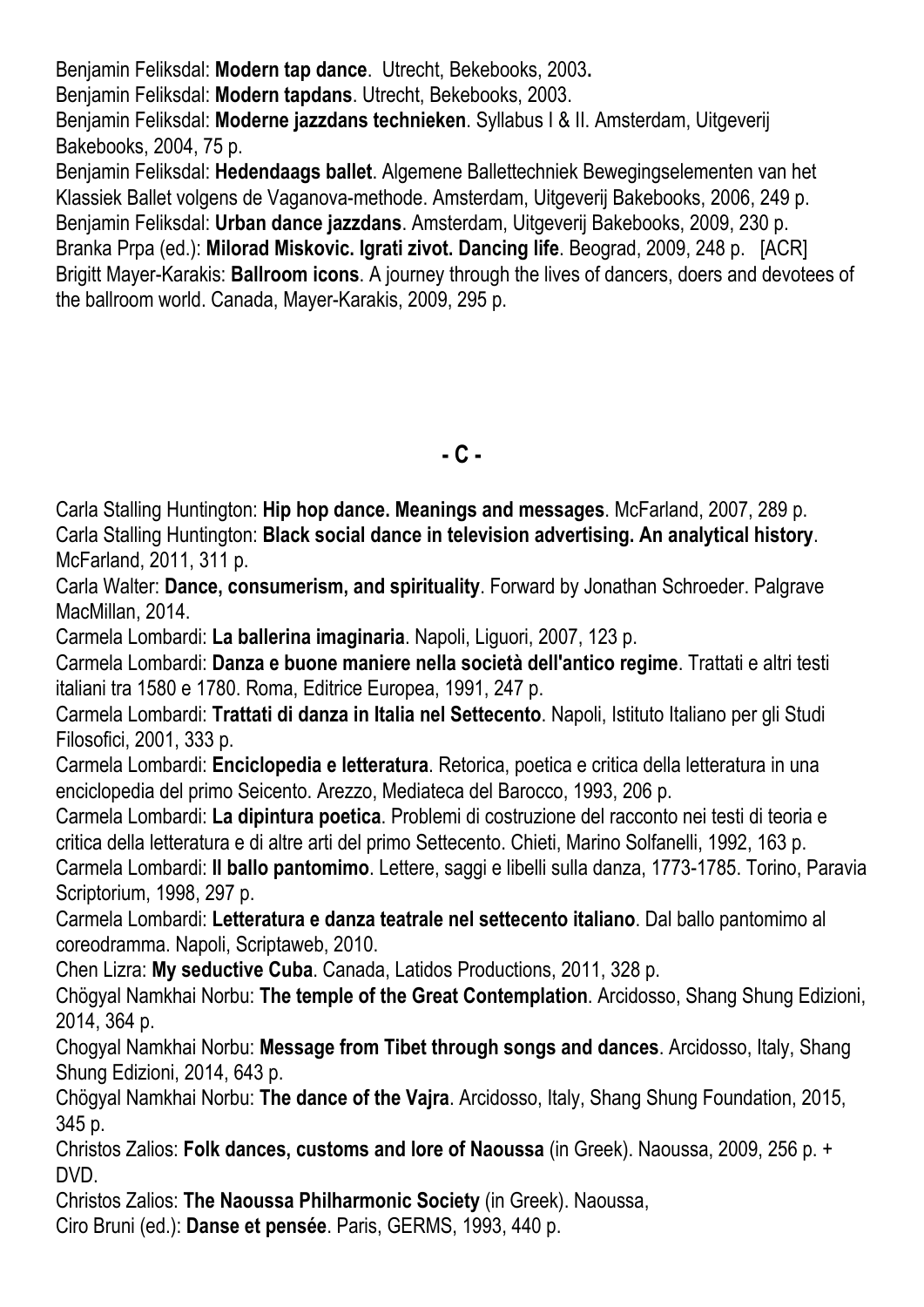Ciro Bruni (ed.): **L'enseignement de la danse, et après**. Paris, GERMS, 1998, 250 p. Clio Mandrelli: **Rêve d'un homme en blanc. Homage to Marcel Marceau**. Athens, 22nd World Congress on Dance Research, 2008, 56 p.

**- D -**

Dai Ai-Lian: **Eight Tibetan folk dances**. Beijing, China, 1999.

Dai Ai-Lian: **Eight Yi folk dances**. Beijing, China, 2001.

Daniel Diaz Benavides (ed.): **Cuerpos y folklore(s)**. Herencias, construcciones y performancias. III Simposio Internacional de CORPUS, Lima, 21-23 Octubre 2010. Lima, Escuela Nacional de Folklore, 2012, 230 p.

Dariusz Kubinowski (editor): **Dance Choreology Humanities**. Poland, Rhytmos, 2000.

David Vaughan: Frederick Ashton and his ballets, 2<sup>nd</sup>, revised edition, London, Dance Books, 1999, 545 p.

David Vaughan: **Merce Cunningham. Fifty Years, chronicle and commentary.** New York, Aperture, 1997, 320 p.

David Vaughan: **Merce Cunningham. Un demi-siècle de danse, chronique et commentaire**. Traduit par Denise Luccioni. Paris, Plume, 1997, 320 p.

David Vaughan: **Merce Cunningham. Fifty forward.** CD-ROM supplement to the above. New York, Cunningham Dance Foundation, 2005.

Davor Schopf & Mladen Mordej Vuckovic: **Vesna Butorac Blace. Raskosna pjesma tijela (The gorgeous poem of the body)**, Zagreb, EDAC, 2005, 159 p.

Davor Schopf & Mladen Mordej Vuckovic: **Sonja Kastl**. Plesati znaci zivjeti. Zagreb, 2007, 184 p. Davor Schopf & Mladen Mordej Vuckovic: **Ana Roje**. Zagreb, Zaposlena, 2009, 236 p.

Delfin Colome: **El indiscreto encanto de la danza**. Madrid, Turner, 1989.

Denys Sharykov: **Neoclassicism in the choreographic culture**. The genesis and the concept of ballet theater. Monograph. Vinnytsia, Nilan, 2017, 331 p.

Dominique Buttaud & Alain Josserand: **De la danse à la mobilité interne du corps**. France, Friches et bordures, 2011, 276 p.

Dionysios Kardaris: **Dance searches in Zakynthos** (in Greek). Zakynthos, Entypo, 2006, 134 p. + DVD.

Dijkstra, Joyce: **Nella danza sei tu. La spiritualità e la cura nelle danze meditative**. Verona, Italy, 2001.

Dijkstra, Joyce: **Jij bent de dans. Sacred dance beleven**. Deventer, Netherlands, 2003.

Dubar, Christian: **L'invitation à la danse**. Paris, Anthropos, 1997.

Jesus Duenas: **La danza vista por un psicologo**. La Habana, Cuba, Vivarium, 2004, 35 p.

Jesus Duenas: **La danza vista por un critico teatral**. Arte danzario y periodismo cultural. La Habana, Cuba, Vivarium, 2006, 74 p.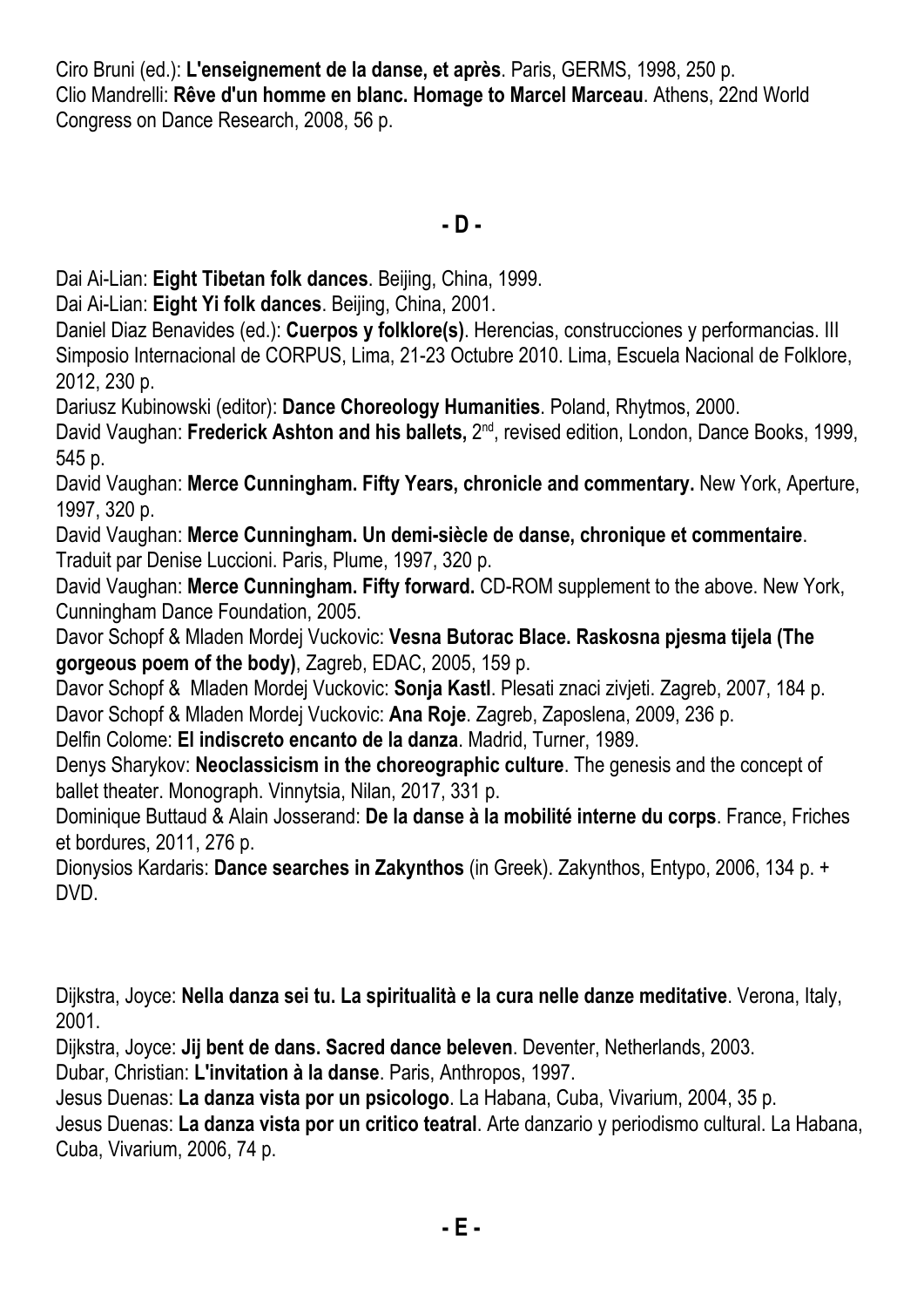Egil Bakka: **Norkse Dansetradisjonar**. Oslo, Det Norske Samlaget, 1988.

Egil Bakka, & Gunnel Biskop (ed.): **Norden i dans**. Folk-fag-forskning. Folkedansens faghistorie i Norden. Novus forlag, 2007, 712 p.

Egil Bakka: **Samdans?** Rapport frå prosjektarbeid om folkedans og samtidsdans i Noreg. Trondheim, Rådet for folkemusikk og folkedans, Institutt for musikk, program for dansevitskap, 2006, 42 p. Egil Bakka & Brit Versland & Dag Vårdal: **Svettedråpen**. Folkedansdråpar: læremateriell for folkedans i grunnskulen. Flekkefjord, Norsk dansevyrke, 2005, 125 p.

Egil Bakka (ed.): **Noreg i Dans og Spel**. Læremateriell for musikkfaget. Rådet for folkemusikk og folkedans, Rff-sentret. Kommentarhefte 73 p. Video med 36 dansar/slåttar frå alle norske fylke, 2002. Egil Bakka & Anne Fiskvik (ed.): **Dance Knowledge**. Danskunnskap. International Conference on Cognitive Aspects of Dance. Proceedings from 6th NOFOD Conference, Trondheim January 10-13 2002 Trondheim. Published by Rådet for folkemusikk og folkedans & Nordisk forum for danseforskning, 261 p.

Einya Cohen & A. Hetz: **Study and studio. Bartok's bagatelles**. Study pages in Eshkol-Wachmann Movement Notation. Jerusalem, Academy of Music and Dance, 1993.

Einya Cohen: **D'Muyot Wandering Figures**. Five dance scores in Eshkol-Wachmann Movement Notation. Jerusalem, Academy of Music and Dance, 2001.

Einya Cohen: **The contribution of Eshkol-Wachman Movement Notation to multiculturalism and stylistic diversity in dance. Music in time**. Jerusalem, Academy of Music and Dance, 2007.

Einya Cohen: **Octagons, a dance suite**. Scores in Eshkol-Wachmann Movement Notation. Jerusalem, 2008.

Einya Cohen: **Circles. Two dances**. Scores in Eshkol-Wachman movement notation. Jerusalem, 2009, 41 p.

Einya Cohen: **Peacocks**. Two Dances. Scores in Eshkol-Wachmann Movement Notation. Jerusalem, Academy of Music and Dance, 2011, 58 p & DVD.

Elena Fetisova: **Ekaterina Maximova. Vladimir Vasiliev**. Moscow, Bolshoi Theatre, 1999, 124 p. Elena Fetisova: **VVV - Vladimir Victorovich Vasiliev**. Moscow, Teatralis, 2000, 145 p.

Elena Fetisova (adaptation): **Ekaterina Maximova. Madame "No"**. Moscow, 2003, 344 p.

Eleni Sarantopoulou & Dora Riga & Niki Riga (eds.): **Cultural album 1999-2006** (in Greek). Pyrgos, Municipality of Pyrgos, 2006, 176 p.

Eleutheria Kouroupi: **Dance, body, movement. Aspects of the art of dance** (in Greek). Athens, Nefeli, 1999, 149 p.

Elfrida A. Koroleva: **Tanez i chudozestenia kultura**. Minsk, Armata, 1997.

Elfrida A. Koroleva: **Moldavian ballet theater** (in Russian). Moldova.

Elfrida A. Koroleva: **Two dances from Moldova** (in Russian). Moldova, 1989.

Elias P. Laliotis: **Dances of my country** (in Greek). Athens, 2017, 395 p.

Elisa Anzellotti: **Memoria e materia della danza**. Problemi conservativi di un patrimonio culturale immateriale. Edizioni Accademiche Italiane, 2016, 335 p.

Elisa Anzellotti: **La danza nell'antichità**. Etruschi, Greci e Romani. Italy, ArcheoAres, 2018, 109 p. Elizabeth-Loulou Theotoki: **Costumes of Corfu, Paxoi and the Diapontian Islands** (in Greek). Corfu, Municipality of Corfu, 1994.

Elizabeth-Loulou Theotoki: **Urban costumes of Corfu, from the 15th through the 19th century** (in English and Greek). Athens, Epsilon, 1998.

Elizabeth-Loulou Theotoki: **The children in Corfu, from the end of the 19th to the first half of the 20th century** (in English and Greek). Corfu, Epsilon, 2006.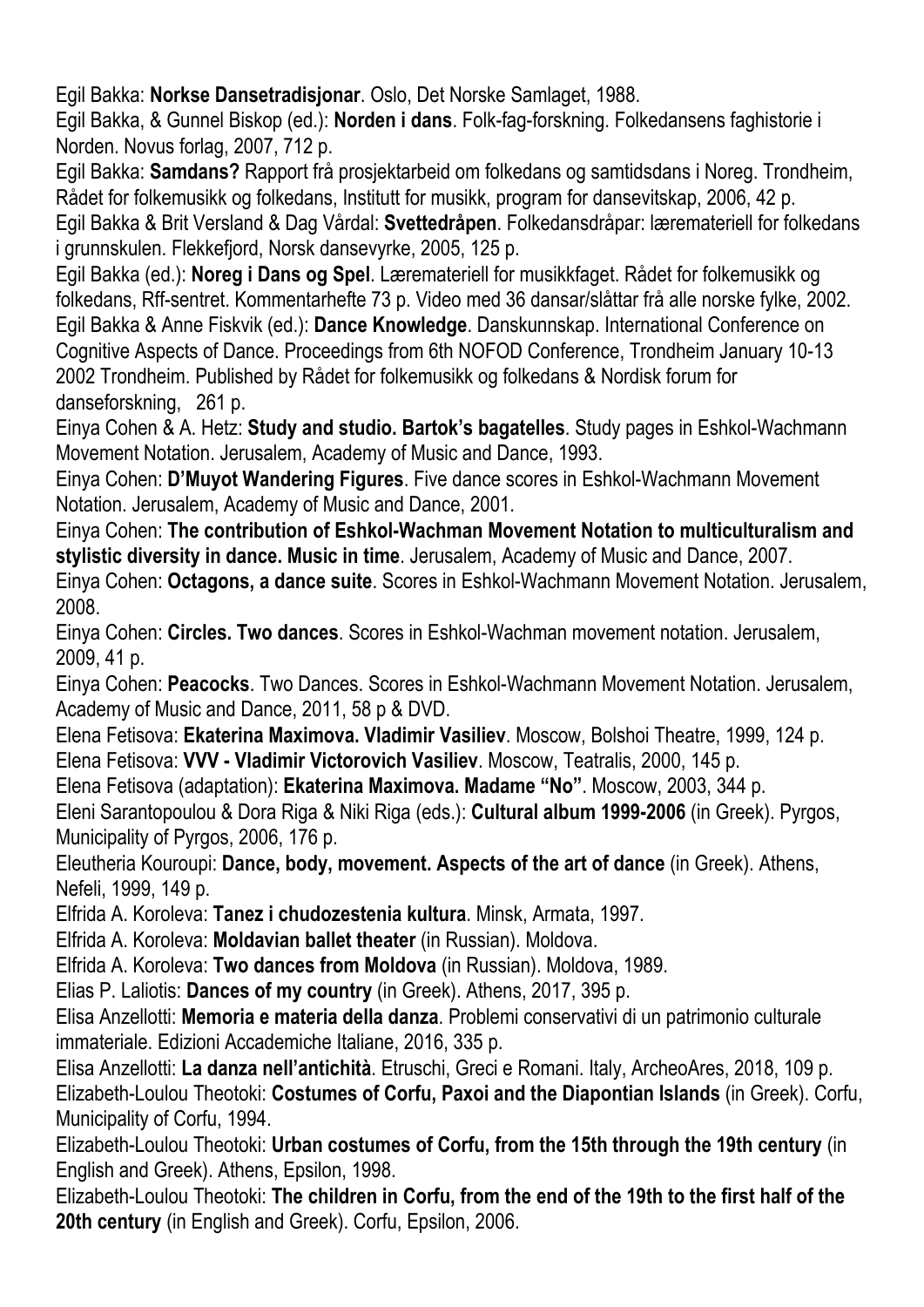Elsie Ivancich Dunin & Tvrtko Zebec (ed.): **Proceedings, 21st Symposium, ICTM study group on ethnochoreology, 2000 Korcula**. Zagreb, Croatia, ICTM study group on Ethnochoreology and Institute of Ethnology and Folklore Research, 2001. Dünyamaliyeva,

Enisa Imamovic: **Umetnost orijentalnog plesa** (The art of Oriental dance). Beograd, 2010, 191 p. Erika Matsunami: **Still/Silent.** Berlin, Revolver, 2011, 96 p. + CD.

Esther Piragibe: **O espirito livre da dança**. A dança moderna expressionista. Sao Paulo, Brasil, Carhago Editorial, 2004, p. 95.

Escola de Dança Ana Köhler (ed.): **Passion for dance**. Lisboa, Escola de Dança Ana Köhler, 2011. Eudora Quintana Garcia & Cesar Augusto Silva (ed.): **Jornadas regionales de reflexion sobre la danza tradicional popular en Nueva Esparta**. La Asuncion, Isla de Margarita, Venezuela, 2004, 186 p.

Evgenia Karmi: **Quintessential bellydance**. Beginner class companion. The fundamental steps for bellydance. U.S.A., Evyenia Karmi, 2014, 103 p.

### **- F -**

Fátima Martín Franco: **La indumentaria en el baile flamenco**. Un recorrido histórico. 2007 Felix A. Akinsipe: **Talking bodies. A collection of dance librettos**. Ilorin, Nigeria, Department of Performing Arts, University of Ilorin, 2003, 59 p.

Felix A. Akinsipe: **What hope? and other plays. Dance librettos**. Ilorin, Nigeria, Department of Performing Arts, University of Ilorin, 2005, 96 p.

Felix A. Akinsipe: **Never and never**. Ibadan, Nigeria, Kraft Books, Univerisity of Ibadan, 2006, 61 p. Felix A. Akinsipe: **Dawn of awareness**. Kongo, Zaria, Nigeria, Faith Printers International, 2007, 90 p. Felix A. Akinsipe: **Pregnant king**. Kongo, Zaria, Nigeria, Faith Printers International, 2008, 84 p. Fernando Barros Lirola: **Flamenco en las aulas**. Sevilla, Signatura Ediciones, 2011, 111 p.

Ferrari Lopes, Keyla & Rosangela Bernabé & Paulo Ferreira de Araujo: **Um encontro pela dança**. Trajetorias e conquistas. Sao Paulo, Phorte, 2015, 128 p.

Fidel Pajares Santiesteban: **Ramiro Guerra y la danza en Cuba**. Editorial Casa de la Cultura, Quito, Ecuador, 1993.

Fidel Pajares Santiesteban: **Danza moderna en Cuba. La cargada como una forma más del movimiento**. FEDUPEL, Caracas, Venezuela. 1998.

Fidel Pajares Santiesteban: **La danza moderna cubana y su estética**. Editorial Union, La Habana, 2005.

Fidel Pajares Santiesteban: **Danza contemporánea cubana**. (Multimedia). Editorial Cubarte. La Habana, Cuba, 2005.

Fidel Pajares Santiesteban: **Dramaturgia de la danza en Cuba**. Editorial Adagio. La Habana, Cuba, 2010.

Fidel Pajares Santiesteban: **Escuela cubana de danza moderna**. Editorial Adagio. La Habana, Cuba, 2011.

Fidel Pajares Santiesteban: **La danza moderna y la crítica de la danza en Cuba**. Editorial Tablas-Alarcos,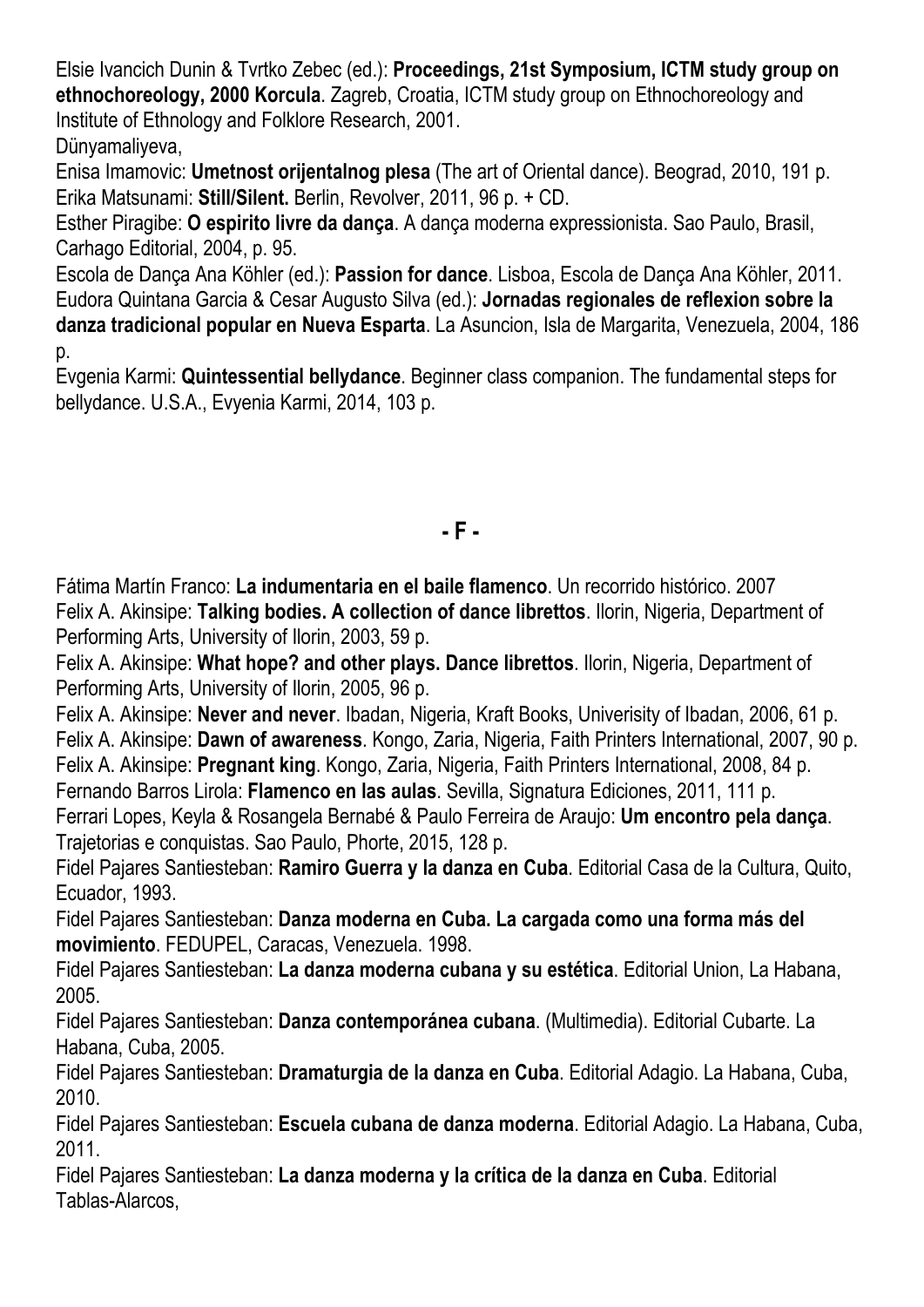Florence Oualid & Annie-Charlotte Giust-Ollivier: **Les groupes d'analyse des pratiques**. Toulouse, Eres, 2015, 317 p.

Foteini Kotsopoulou: **Rebetiko. Intreccio di storie diverse**. Ricerca ed elaborazione del linguaggio musicale-coreutico della tradizione urbana greca. Roma, Accademia Nazionale di Danza,

France Schott-Billmann: **Corps et possession**. Paris, Gauthier-Villars, Bordas, 1977.

France Schott-Billmann: **Danse, mystique et phychanalyse**. Paris, Chiron & Association Danse-Sorbonne, 1985.

France Schott-Billmann: **Possession, danse et thérapie**. Paris, Sand, 1985.

France Schott-Billmann: **Le primitivisme en danse**. Paris, La Recherche en Danse, 1989.

France Schott-Billmann: **Quand la danse guérit**, Paris, Chiron, La Recherche en danse, 1994.

France Schott-Billmann: **Dance therapy** (in Greek). Athens, Tropos Zois, 1995.

France Schott-Billmann: **When the dance cures** (in Greek). Athens, Ellinika Grammata, 1997.

France Schott-Billmann: **Le besoin de danser**. Paris, Odile Jacob, 2001, 238 p.

France Schott-Billmann: **Primitive Expression and Dance Therapy**. When dancing heals. London & New York, Routledge, 2014. 194 p.

France Schott-Billmann: **Le féminin et l'amour de l'autre**. Marie-Madeleine, avatar d'un mythe ancestral. Paris, Odile Jacob, 2006, 292 p.

Francesca Paglieri: **Ritratti**. Italy, Imperia, Ennepilibri, 2006.

Francesca Paglieri: **La donna nei society dramas di Oscar Wilde**. Italy, Imperia, Ennepilibri, 2007. Francesca Paglieri: **Alessandro ed io**. La vita bella di Adele Morelli Natta. Italy, Imperia, Ennepilibri, 2009.

Francesca Paglieri: **Danza orientale**. Emozioni in movimento. Italy, Imperia, Ennepilibri, 2010. Francesca Paglieri: **Da Ishtar a Laka**. L'incontro tra danze orientali e danze polinesiane. Italy, Imperia, Ennepilibri, 2011.

Françoise Chantraine: **La danse de la vie**. Propos recueillis par Fanny Grégoire. Préface par Blandine de Dinechin. Paris, Les Editions du Cerf - Paroles pour vivre, 1998, 99 pages.

Frederick Naerebout: **Attractive performances**. Amsterdam, Gieben, 1997.

Frederick Naerebout & Alkis Raftis (ed.): **Joannes Meursius and his "Orchestra, sive de saltationibus veterum" of 1618. The first monograph on ancient Greek dance since** Antiquity. Athens, Dora Stratou Theater, 2003, 85 p.

**- G -**

Gabriel Negry: **Codex choreic**. Sinteze coregrafice comentate. Bucuresti, Little Star Impex, 1996, 192 p.

Gabriel Negry: **Memoria dansului. Breviar despre arta coregraficâ**. Bucuresti, Editura Muzicala, 1986, 216+16 p.

Gedeon Dienes: **Remembering Isadora Emlékkönyv**. Budapest, Orkesztika Alapítvány, 2002.

Gedeon Dienes: **A Mozdulatmuveszet Tortenete** (A history of dance movement, in Hungarian). Budapest, Orkesztika Alapitvàny, 2001.

George Bellos: **Songs of Syrrako** (in Greek). Ioannina, Association of Syrrakiotes in Ioannina, 2007, with 2 CDs.

Georges Dionissiou: **Classic ballet dictionary** – Exercises Directory. Thessaloniki, Movement Terminology Editions, 2009, 205 p.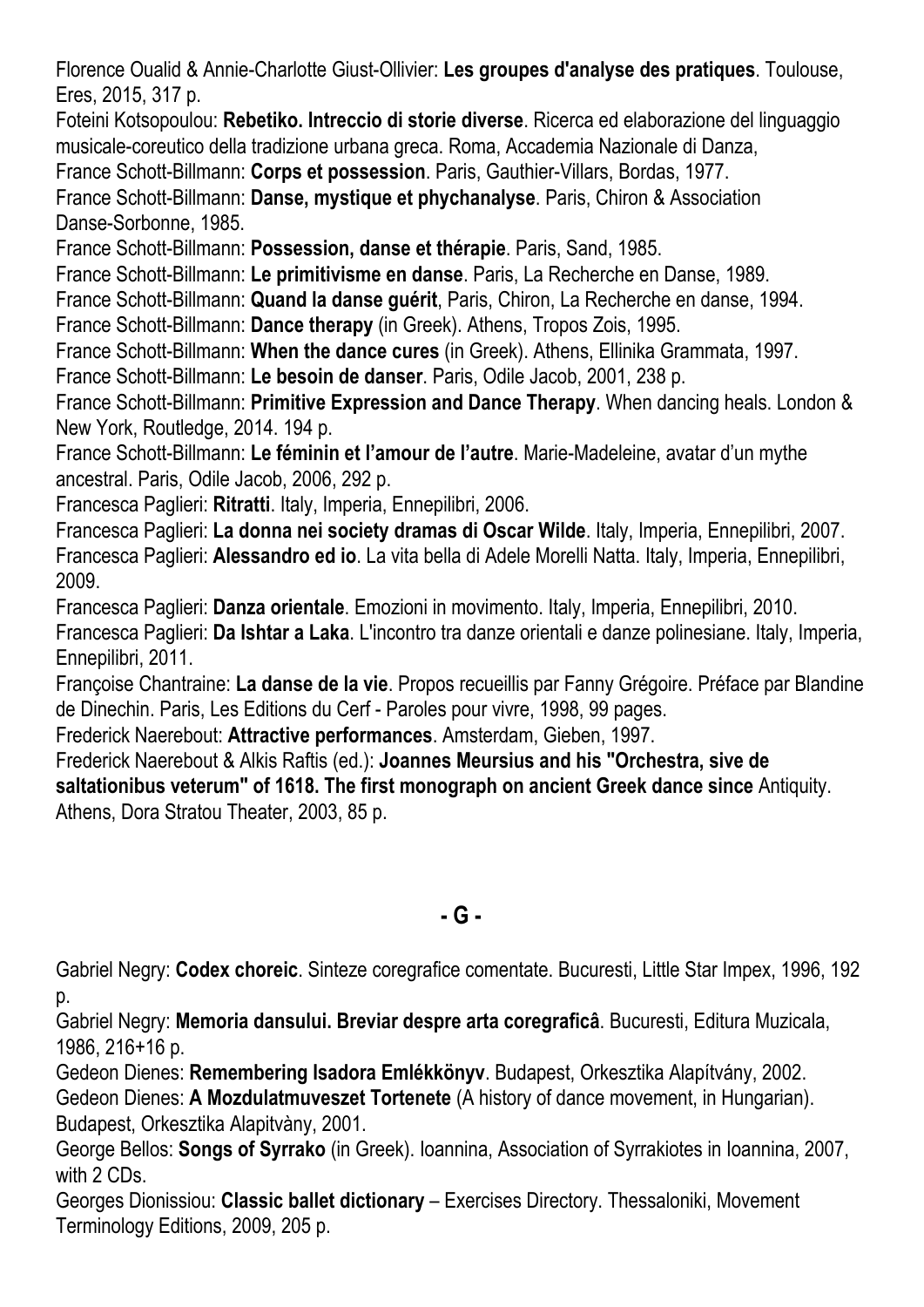Georges Dionissiou: **Classic ballet terminology for daily training**. Thessaloniki, Movement Terminology Editions-Mannequin Studio of Greece, 2003, 63 p.

Georges Dionissiou: **Classic ballet exercises directory** CD (digital for PC). Thessaloniki, Movement Terminology Editions, 2008.

George Th. Kotsinis: **Avanti, maestro! Music of the Shadow Theater (in Greek)**. Athens, Papagrigoriou-Nakas, 2017, 224 p.

Gil Garcetti: **Dance in Cuba**. Glendale, CA, USA, Balcony Press, 2005, 134 p.

Gil Garcetti: **Frozen music**. Glendale, CA, USA, Balcony Press, 2004.

Gil Garcetti: **Iron. Erecting the Walt Disney Concert Hall**. Glendale, CA, USA, Balcony Press, 2002. Gilbert Serres: **Algemene ballet theorie vorming - Werkboek**. The Netherlands, Roosendaal, Hontelé van Deursen, 1989.

Gilbert Serres: **Ballet: Gids voor basistheorie. Werkboek**. Tilburg, Dansacademie, 1994. Gilbert Serres: **Le pas de deux. Les portés**. Manuel d'apprentissage. Méolans-Revel, France, Adverbum-Désiris, 2002.

Gilbert Serres: **La danse classique. Historique et théorie de base**. Cahier de jeux et questionnaires. Adverbum-Désiris, 2004.

Gilbert Serres: **Coulisses de la danse - Anecdotes et souvenirs**. France, Nice, Europe Editions, 2005.

Gilbert Serres: **La danse classique. Anecdotes et souvenirs**. Paris, France Europ Editions, 2005. Gilbert Serres: **Grands portés de pas de deux**. France-Éditions Adverbum, 2007.

Giorgio di Lecce: **La danza scherma salentina**. Firenze, LSO, 1992.

Giorgio Salerno: **Suoni del corpo, segni del cuore**. Genova, Costa & Nolan, 1998, 254 p.

Gillian Bottomley: **After the Odyssey**. Australia, University of Queensland Press.

Gillian Bottomley: **From another place**. Migration and the politics of culture. Cambridge, University Press, 1992.

Giuseppe Michele Gala: **La tarantella dei pastori**. Firenze, Taranta, 1999.

Giuseppe Gala: **Il ballo Sardo**. Firenze, Taranta, 1997, 2 vol.

Gloria Contreras: **Memoria 1970-2000 del Taller Coreogràfico de la Universidad Nacional Autonoma de México**. México DF, 2003, 180 p.

Gordan Dragovic (ed.): **100 ballet productions** (in Serbian). Belgrade, Cicero Orion Art, 2017, 430 p. Gordana Blagojević: **Serbs in California. Ceremonial religious practice and ethnicity of the faithful in Serbian orthodox parishes in California**. Belgrade, Serbian Academy of Sciences and Arts - Institute of Ethnography, 2005.

Guiseppe Michele Gala: **Il laccio d'amore e i balli del palo intrecciato in Italia**. Firenze, Taranta, 1996.

Gunta Balina & Ija Bite: **Layvijas baleta enciklopedija**. Riga, Petergailis, 2006, 584 p.

Gunta Balina et al.: **Anna Priede**. Riga, Latvijas Baleta, 2009, 112 p.

Günther Rebel: **Was wir ohne Worte sagen - Übungsbuch der Körpersprache**. München, 1986.

Günther Rebel: **Modern Jazz Ballett**. Weingarten, Weingarten, 1990, 144 p.

Günther Rebel: **El lenguaje corporal**. Madrid, EDAF, 1995, 184 p.

Günther Rebel: **Jazz Dance für Anfänger**. München, 2001.

Günther Rebel: **Bewegungspädagogik im Sozialwesen**. Münster, 1999, 148 p.

Günther Rebel: **Mehr Ausstrahlung durch Körpersprache**. München, 2001.

Günther Rebel et al.: **Gestaltungspädagogik in der Sozialen Arbeit**. Paderborn, Schöningh, 2004, 323 p.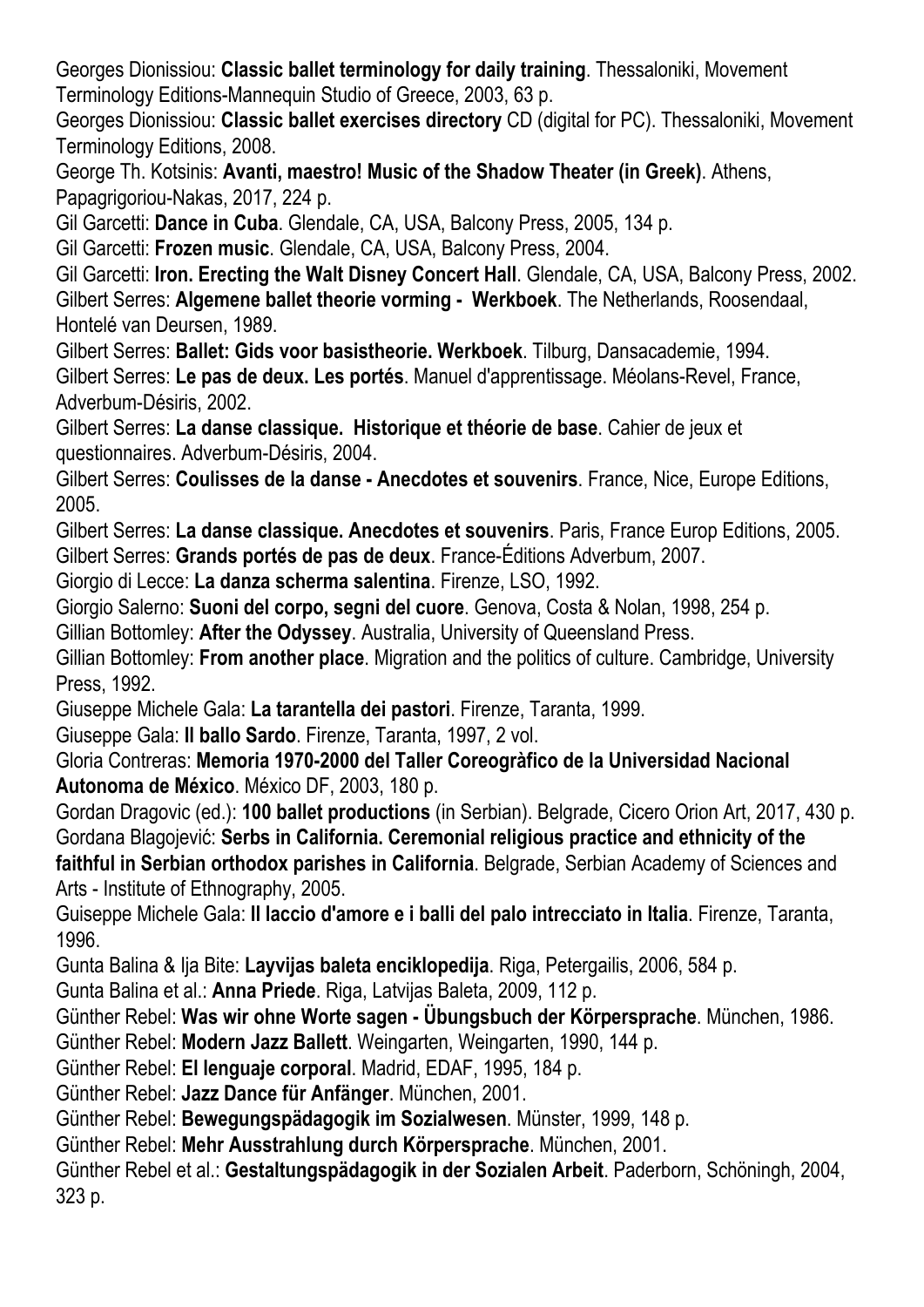H. Salazar Lozano: **Estandarización de la escala existencial en universitarios mexicanos**. Instrumento para evaluar sentido de vida. España, Editorial Académica Española. 2012. Herwig Milde & Belco Stanev: **Die bulgarische Tanzfolklore (The Bulgarian dance folklore)**. Kiel, Germany, 2004, 254 p. + 2 CDs. ISBN 3-925594-58-2. Herwig Milde & Jutta Weber-Karn: 33 bulgarische Tanzlieder (33 Bulgarian Dance Songs - Scores). Norderstedt, Germany, 2018, 132 p., ISBN 978-3-75285-005-5

Herwig Milde: 33 bulgarische Tanzlieder - Tanzbeschreibungen (33 Bulgarian Dance Songs - Dance Descriptions). Norderstedt, Germany, 2018, 68 p., ISBN 978-3-75285-030-7Homero Alonso Martinez Villareal: **Manolo Vargas**. Una vida consagrada a la danza. La Naranja, Monterrey, Mexico, 2008, 288 p.

**- I -**

Idoia Murga Castro: **Escenografía de la danza en la Edad de Plata (1916-1936)**. Madrid, CSIC, 2009.

Ileana Citaristi: **The making of a guru. Kelucharan Mohapatra, his life and times**. New Delhi, Manohar, 2001.

Indira Bali & Daisy Walia (eds.): **Role of Gharanas in the development of Kathak Dance**. Its status and importance in present times. National seminar. India, Patiala, Punkabi University, 2012, 110 p. Ioanna Mastora: **Dance, the aesthetic dimension**. Questioning the efficiency of the examination system. Greece, Mastora and Arnaoutis publications, 201?, 34+ p.

Ioannis Makris & Dimitra Makri: **Introduction to music therapy** (in Greek). Athens, Grigoris, 2003, 303 p.

Irina Kolioubakina-Akrioti: **Ballet in Greece** (in Russian). Moscow, Russian Institute of Theatrical Art, 2016, 175 p.

Iro Valaskakis Tembeck: **Dancing in Montreal**. Seeds of a choreographic history. Translated from the French and revised by the author. Studies in Dance History, vol. 5.2. Society of Dance History Scholars 1994.

Iro Valaskakis Tembeck: **La danse comme paysage**. Sources, traditions, innovations. Éditions de l'Institut Québécois de Recherche sur la Culture. Québec: Presses de l'Université Laval, 2002. Ivette Fuentes De La Paz: **Danza y poesia**. Para auna poetica del movimiento. Madrid, Cumbres, 2015, 205 p.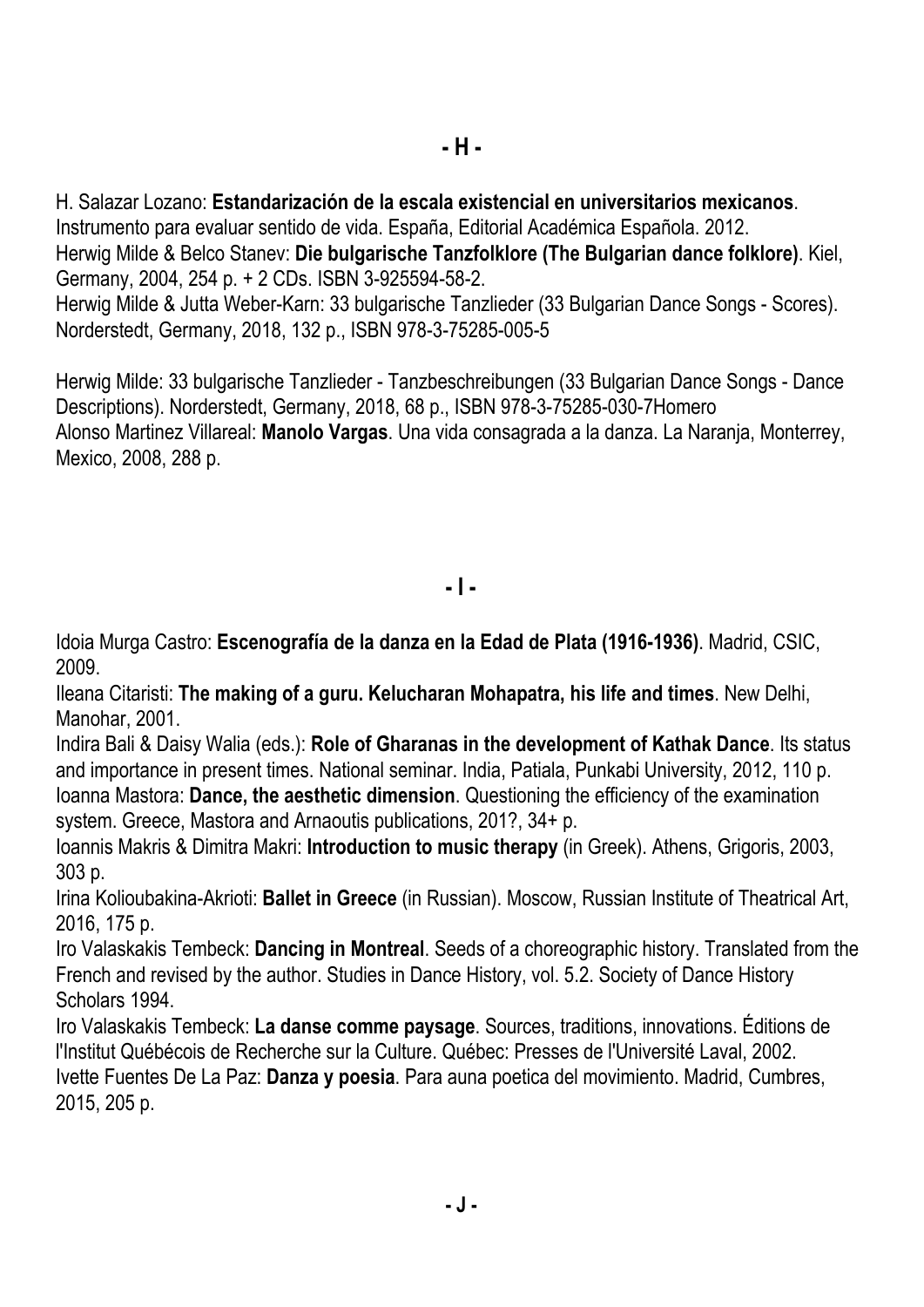Jacqueline Robinson: **Eléments du language chorégraphique**. Paris, Vigot, 1981.

Jacqueline Robinson: **Une certaine idée de la danse**. Réflexions au fil des jours. Paris, Chiron, 1997, 126 p.

Jacqueline Robinson: **Introduction au language musical à l'usage des danseurs**. Paris, Fédération Française de Danse, 1990?, 100 p.

Jacqueline Robinson: **L'enfant et la danse**. Paris, 1988, 80 p.

Jacqueline Rosemain: **La musique dans la société antillaise 1635-1902**. Paris, Harmattan, 1986. Jacqueline Rosemain: **La danse aux Antilles**. Paris, Harmattan, 1990.

Jacqueline M. Smith-Autard: **Dance composition**. 5th edition. UK, A.& C. Black, 2004, 212 p. [ACR] Jacqueline M. Smith-Autard: **The art of dance in education**. 2nd edition. UK, A.& C. Black, 2002, 227 p.

Jacqueline M. Smith-Autard: **La composizione nella danza**. Italy, Gremese Editore, 2001, 203 p. Jacqueline M. Smith-Autard: **Wild child resource book** (part of a CD-ROM resource pack). UK, Bedford Interactive Productions, 2001, 272 p.

Jacqueline M. Smith-Autard: **Resource booklet. Graham technique**. Analysis of 10 basic exercises (part of a CD-ROM resource pack). UK, Bedford Interactive Productions, 2003, 25 p.

Jacqueline M. Smith-Autard: **Resource booklet. Motifs for a solo dancer**. Improving dance performance (part of a CD-ROM resource pack). UK, Bedford Interactive Productions, 2003, 43 p. Jacqueline M. Smith-Autard: **Creative practice guidebook**. Choreographic outcomes. Improving dance composition (part of a CD-ROM resource pack). UK, Bedford Interactive Productions, 2005, 130 p.

Jan Erkert: **Harnessing the wind. The art of teaching modern dance**. Champaign, Illinois, USA, Human Kinetics, 2003.

Jarmila Kröschlová: **Movement theory and practice**. Sydney, Currency Press, 2000.

Jean Robin (ed.): **L'organisation du spectacle vivant en France**. Paris, Conseil Economique et Social, 1992, 145 p.

Jean-Michel Guilcher: **Rondes et jeux dansés**. Paris, Flammarion, 1956.

Jean-Michel Guilcher: **La tradition populaire de danse en Basse-Bretagne**. Paris, Mouton, 1963, 615 p.

Jean-Michel Guilcher: **La contredanse et les renouvellements de la danse française**. Paris, Mouton, 1969, 234 p.

Jean-Michel Guilcher: **La tradition de danse en Béarn et Pays Basque français**. Paris, Maison des Sciences de l'Homme, 1984, 727 p.

Jean-Michel Guilcher: **La chanson folklorique de langue française**. Créteil, France, ADP, 1989, 185 p.

Joëlle Bordet: **Oui à une société avec les jeunes des cités!** Paris, Editions Ouvrières, 2007, 207 p. Joëlle Bordet: **Les jeunes de la cité**. Paris, PUF, 1998.

José Sasportes: **Pensar a dança. A reflexao estética de Mallarmé a Cocteau**. Imprensa Nacional Casa de Moeda, 2006, 225 p.

Joseph C. Fischer (ed.): **Practicas docentes universitarias.** Experiences en investigacion-accion. Ediciones Universidad del BioBio, Concepcion, Chile, 2002.

Joseph C. Fischer: **Teachers doing research. The power of action through inquiry**. New Jersey, Lawrence Erlbaum, 2000, second edition.

Joseph C. Fischer & Leopoldo Garcia: **Investigando la danza mexicana con el paradigma humanistico-interpretativo**. Instituto de Investigacion y Difusion de la Danza Mexicana, A.C., Guerrero, Mexico, 2008.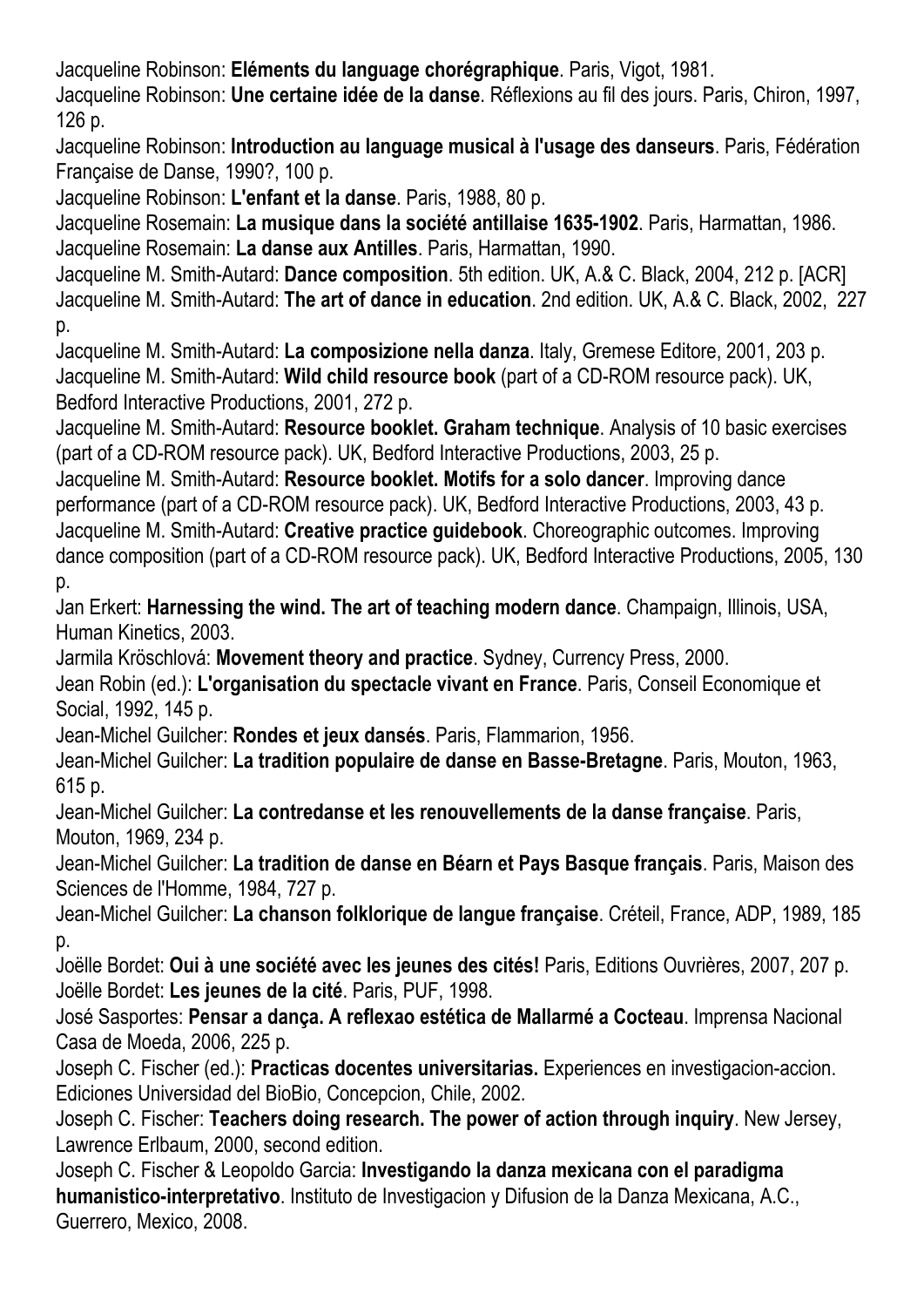Jovan Cirilov & Marija Jankovic (ed.): **Milorad Miskovic**. Dancing life. Beograd, Istorijski Archiv Beograda, 2009, 248 p.

Juan Antonio Urbeltz: **Dantzak**. Notas sobre las danzas tradicionales de los vascos. Bilbao, Caja Laboral Popular, 1978.

Juan Antonio Urbeltz: **Música militar en el País Vasco**. El problema del zortziko. Iruña-Pamplona. Pamiela, 1989.

Juan Antonio Urbeltz: **Bailar el caos**. La danza de la osa y el soldado cojo. Iruña-Pamplona. Pamiela, 1994.

Juan Antonio Urbeltz: "**Alardeak**". Cuadernos Bertan. Donostia-San Sebastián. Gipuzkoako Foru Aldundia, 1995.

Juan Antonio Urbeltz: **Las danzas de espadas y sus símbolos**. Ciénagas, insectos y "moros". Iruña-Pamplona. Pamiela, 2000.

Juan Antonio Urbeltz: **Danza Vasca**. Aproximación a los símbolos. Lasarte-Oria. Etor, 2001. Juan Navarro: **Repertorio de danzas y bailes tradicionales de Andalucía**. Análisis, estudio, partituras y letras. Volumen I.

Judith Brin Ingber: **Seeing Israeli and Jewish dance**. Minneapolis, Wayne State University Press, 2011, 504 p.

Judith Brin Ingber: **Victory dances. The story of Fred Berk, a modern day Jewish dancing master**. Tel Aviv, Israel Dance Library, 1985.

Judith Lynne Hanna: **To dance is human**. A theory of nonverbal communication. Austin and London. Revised edition. Chicago, University of Chicago Press, 1987.

Judith Lynne Hanna: **The performer-audience connection**. Emotion to metaphor in dance and society. Austin & London, University of Texas Press , 1983.

Judith Lynne Hanna: **Disruptive school behavior**. Class, race, and culture. New York, Holmes & Meier, 1988.

Judith Lynne Hanna: **Dance, sex, and gender**. Signs of identity, dominance, defiance, and desire. Chicago, University of Chicago Press, 1988.

Judith Lynne Hanna: **Dança, sexo e gênero**. Signos de identidade, Dominação, desafio e desejo. Rio de Janeiro, Brazil, Editora Rocco, 1999.

Judith Lynne Hanna: **Partnering dance and education**. Intelligent moves for changing times. Champaign, IL, USA, Human Kinetics Press, 1999.

Judith Lynne Hanna: **Reality and myth**. What neighbors say about exotic dance clubs. A case study in Charlotte, North Carolina. Charlotte, NC, USA, Tarheel Entertainment Association, 2001.

Judith Lynne Hanna: **Dancing for health**. Conquering and preventing stress. Lanham, MD, USA, AltaMira Press, 2006.

Judith Lynne Hanna: **Dancing to learn**. The brain's cognition, emotion and movement. USA, Lanham MD, Rowman & Littlefield, 2015.

**- K -**

Kamini Rangaradjou: **Bharata Natyam, la danse classique du sud de l'Inde**. Paris, L'Harmattan Univers de la Danse, 2010.

Kanak Rele: **Mohini Attam, the lyrical dance**. Mumbai, Nalanda Dance Research Centre, 2013, 380 p.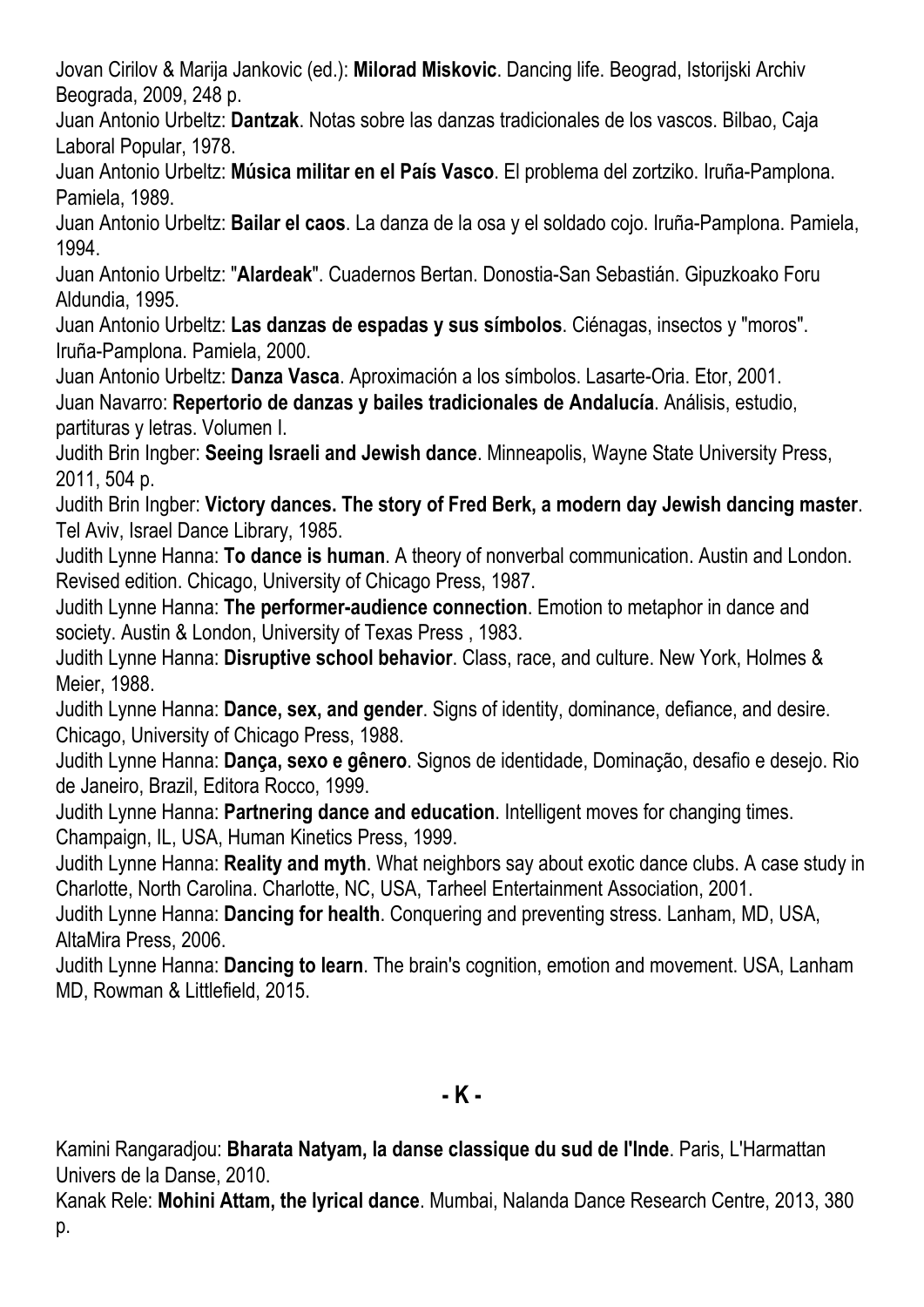Kanak Rele: **In quest of Amrta of Mohini Attam**. A monograph. Mumbai, Nalanda Dance Research Centre, 2012, 106 p.

Kanak Rele: **Bhaava Niroopanna**. Mumbai, Nalanda Dance Research Centre, 1996, 142 p. Kanak Rele (ed.) & Veena Londhe & Malati Agneswaran: **Handbook of Indian classical dance terminology**. Mumbai, Nalanda Dance Research Centre, 1992, 124 p.

Karen Gevorgyan: **Dance art in the Armenian press (1910-1982).** Part 1. Yerevan, 2014, 512 p.

Karen Gevorgyan: **Dance art in the Armenian press (1983-2014).** Part 2. Yerevan, 2014, 512 p.

Karen Lynn Smith: **Popular dance, from ballroom to hip-hop**. New York, Chelsea House, 2010, 166 p.

Kathleen Bannon: **Classical ballet training study**. 1995, 71 p.

Kathleen Quinlan: **In the footsteps of Isadora**. Stockholm, Sweden, 1995.

Katia Savrami (ed.): **Arts criticism. Texts on critique**. Athens, DIAN, 2002, 193 p.

Katia Savrami (ed.): **Terpsichore. Seven movements** (in Greek). Athens, DIAN, 2002, 186 p.

Katia Savrami (ed.): **Dora Tsatsou. A tribute** (in Greek). Athens, DIAN, 2005, 138 p.

Katia Savrami (ed. & transl.): **Knowing dance.** A guide for creative teaching, by Marion Gough (in Greek). Athens, DIAN, 2008, 186 p.

Kelly Lynne Harris: **Dance education for developing creative potential**. A guide for dance educators and parents. Middletown DE, USA, 2016, 132 p.

Khalil Areibi: **Libyan dances** (in Arabic). Tripoli, 2002, 95 p.

Khalil Areibi: **Libyan folk dance groups. Dancers, choreography, teachers** (in Arabic). Tripoli, 2004, 672 p.

Klaus Kramer: **Tanzerziehung zwischen Berufsausbildung und Selbstfindung**. Remscheid, Deutscher Bundesverband Tanz, 1998, 59 p.

Klaus Kramer & Ulla Ellermann: **Tanz, Medium interkultureller Jugendbildung und Chance zur Integration**. Remscheid, Deutscher Bundesverband Tanz, 2001, 48 p.

Klaus Kramer & Alkis Raftis: **Griechische Tänze**, 20 Beispiele. Remscheid, Deutscher Bundesverband Tanz, 1997, 89 p.

Klaus Kramer: **18 Tänze**. Stuttgart, Walter Kögler, 1992.

Klaus Kramer: **20 Tänze**. Stuttgart, Walter Kogler, 1996.

Kürsad Gülbeyaz: **Türk halk oyunlari**. Türlerinde ortak Kullanilan Hareket ve Ritmik yapilar. Istanbul Teknik üniversitesi and Sosyal bilimler enstitüsü, Mayis 2005.

**- L -**

L. Eve Armentrout Ma (ed.): **Farms, firms & runways**. Perspectives on U.S. military bases in the Western Pacific. USA, Imprint Publications, 2001.

L. Eve Armentrout Ma: **Hometown Chinatown**. History of Oakland's Chinese community, 1952-1995. USA, Garland Press, 2000.

L. Eve Armentrout Ma: **Revolutionaries, monarchists and Chinatowns**. Chinese politics in the Americas and the 1911 Revolution. USA, University of Hawaii Press, 1990.

L. Eve Armentrout Ma & Peter C.Y. Leung: **One day, one dollar**. Locke, California and the Chinese farming experience in the Sacramento Delta. USA, Chinese American History Project, 1986.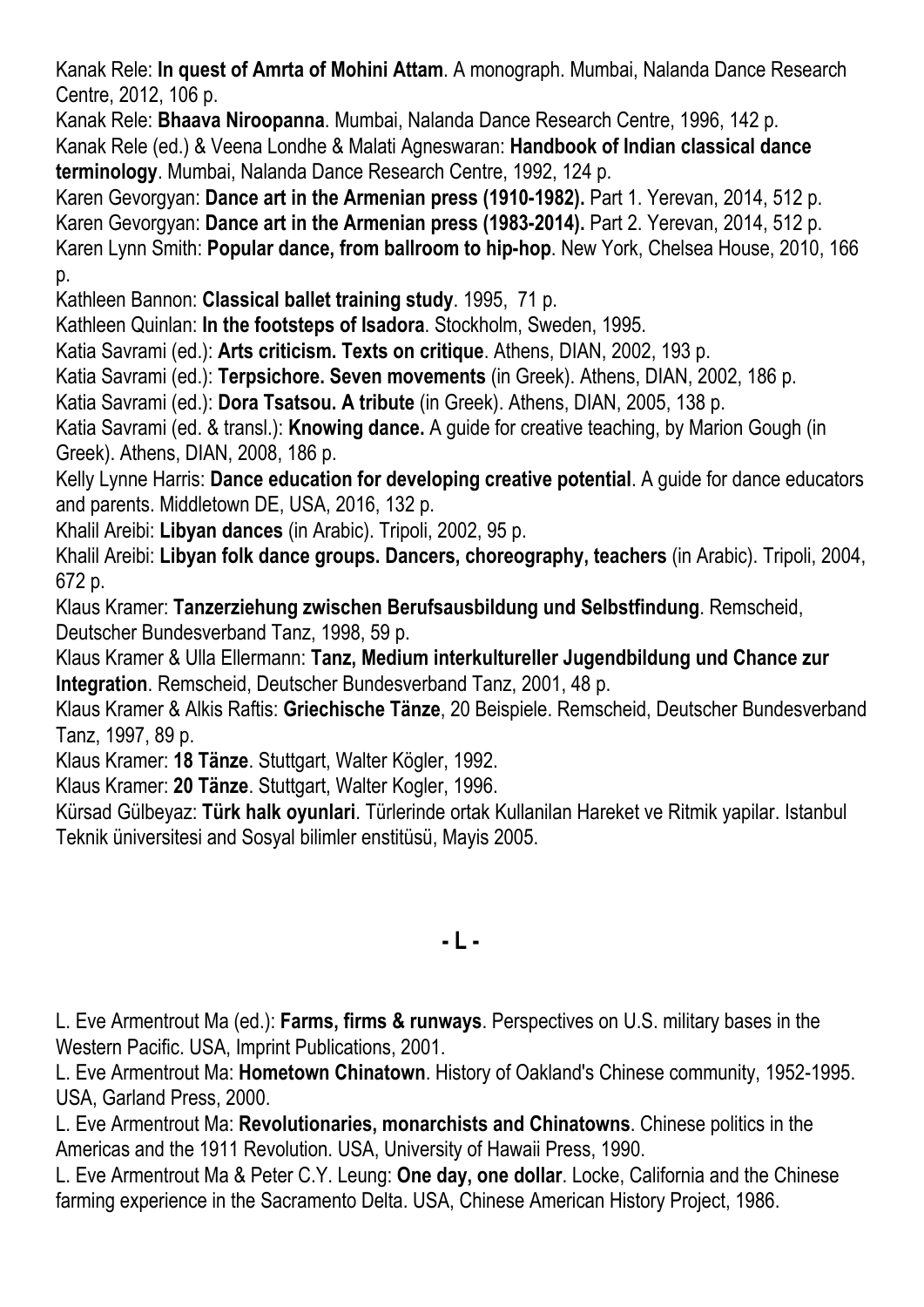L. Eve Armentrout Ma & Jeong-Huei Ma & Forrest Gok: **The Chinese of Oakland**. Unsung builders. US, Oakland Chinese History Reserach Committee, 1982.

Lata Surendra: **In transit**. A collection of poems. Vasai West, Dist Thane, India, 2002, 80 p. Laura Gianvittorio (ed.): **Choreutika. Performing and theorising dance in Ancient Greece**. Roma, Pisa, Fabrizio Serra, 2017.

Lata Surendra: **Dancing between ' Then and Now'**.

Laura Katz Rizzo: **Dancing the fairy tale**. Producing and performing The Sleeping Beauty. Temple University Press, 2015, 212 pages.

Lech Z. Niekrasz: **Tropami antyku po Grecji**. Warszawa, Ksiazka i Wiedza, 2006, 312 p.

Lee Byoung-ok: **Korean folk dance**. Seoul, Korea Foundation, 2008, 159 p.

Lekakis, George: **Holy island Samothraki** (in Greek). Athens, Erodios, 2006, 420 p.

Liene Adamsone: **Spititual dance**. The Adamsone method. Canada, 2009, 88 p. [ACR]

Lola Brikman & Noemi Iris Yantorno (ed.): **En movimiento la vida continua**. Buenos Aires, Fundacion Arte y Movimiento, 2006, 182 p.

### **- M -**

M. Tekin Koçkar: **Dans ve Halkdanslari**. Ankara, 1998, 175 p.

M. Tekin Koçkar: **Eskisehir Halkbilim Urunleri**. Eskisehir, 1999, 103 p.

M. Tekin Koçkar & Erkan Erdemir: **1. Halkbilim sempozyomu "Halkbiliminde Çocuk" Bildiriler kitabi**. Eskisehir, Osmanhazi Universitesi, 2004, 297 p.

M. Tekin Koçkar: **II. Halkbilim Sempozyomu "Halkbiliminde Ergenlik ve Erginnlik olgusu".** Eskisehir, Universitesi, 2005, 114 p.

M. Tekin Koçkar: **Halk kültüründe giyim - kusam ve süslenme Uluslar Arasi Sempozyumu bildirileri**. Eskisehir, Universitesi, 2008, 584 p.

Malgorzata Borowska & Anna Lazou & Alkis Raftis (ed.): **Orchesis. Texts on Ancient Greek dance**. Accompanied by a CD-ROM. Athens, Way of Life Publications & Greek Dances Theater, 2003, 258 p. Manolis Valsamidis: **Psifides**, vol. 4 (in Greek). Naoussa, 2014, 351 p.

Manolis Valsamidis: **Psifides**, vol. 5 (in Greek). Naoussa, 2014, 364 p.

Marc Tichauer et al.: **Guide comptable des Comités d'Entreprise**. Paris, Ordre des Experts-comptables, 2006, 46 p.

Mare Tommingas et al.: **The Vanemuine Ballet 70, 1939-2009**. Tartu, Estonia, Teater Vanemuine, 2009, 183 p. & DVD.

Maria Eugenia Oliva Ramos & Debora Ruiz-Tagle Lopez: **Education method**. Learning of to be applied dance as preparation to the treatment specify of children with upheavals of the language and learning. Santiago, Chile, CIPDA, 2006, 215 p.

Maria Eugenia Oliva Ramos & Debora Ruiz-Tagle Lopez**: Education modules**. Dance learning of to be applied dance as preparation to the treatment specify of children with upheavals of the language and learning. Santiago, Chile, CIPDA, 2006.

anslate message

Maria Luisa Agati: **La minuscola "bouletée",** Scuola Vaticana di Paleografia, Diplomatica e Archivistica, Città del Vaticano 1992 (Littera Antiqua 9, 1-2).

Maria Luisa Agati: **Giovanni Onorio da Maglie copista greco (1534-1563)**, Suppl. XX al "Bollettino dei Classici", Roma 2001 (Accademia Naz. dei Lincei), pp. 350 + 22 tavole.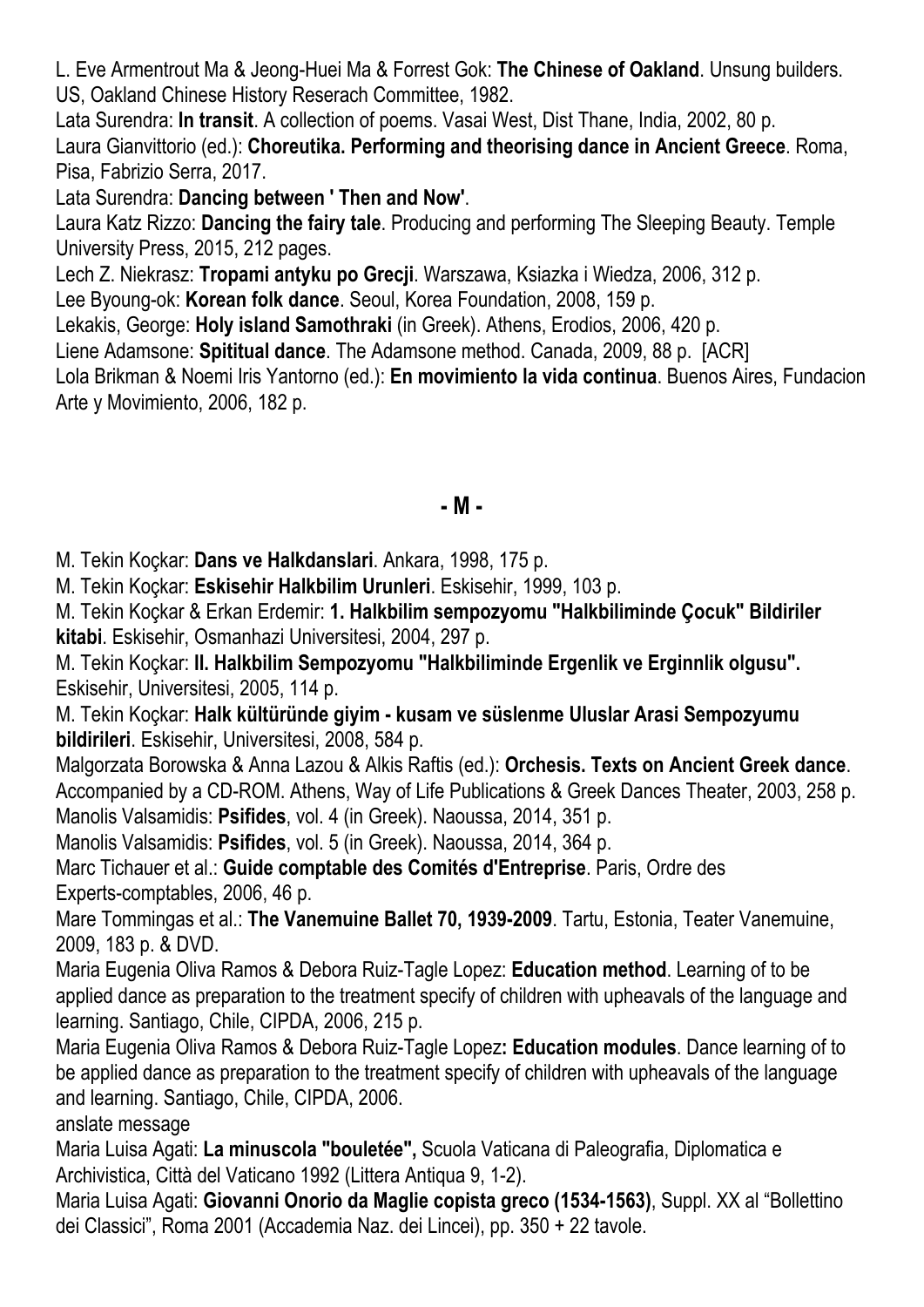Maria Luisa Agati: **Il libro manoscritto. Introduzione alla Codicologia**, Roma 2003 (L'Erma di Bretschneider, Studia Archaeologica 124), pp. 504, 100 ill. b/n + 16 tavole a colori.

Maria Luisa Agati: **Catalogo dei manoscritti greci della biblioteca di Roma dell'Accademia Nazionale dei Lincei e Corsiniana**, Suppl. XXIV al "Bollettino dei Classici", Roma 2007 (Accademia Naz. dei Lincei), pp. 209 + 28 tavole.

Maria Luisa Agati: **Il libro manoscritto da Oriente a Occidente. Per una Codicologia comparata**, Roma 2009 (L'Erma di Bretschneider, Studia Archaeologica 166), pp. 528, 120 ill. b/n + 16 tavole a colori.

Maria Luisa Agati: **Un copista greco della dominazione ottomana: Δανι**ή**λ, da due manoscritti del Museo Bizantino e Cristiano di Atene**, abstract (from "Scriptorium" 67, 2013, pp. 39-85 + 21 Pl.). Maria Luisa Agati & C. Gavrila: **A proposito di un articolo recente: I precetti di mise en page di Sigismondo Fanti (1514)**, abstract (from "Scriptorium" 69, 2015, pp. 114-144).

Maria Luisa Agati: **I manoscritti greci grammaticali del cardinale Guglielmo Sirleto (1514-1585)** edizione dell'inventario Santamaura e catalogo dei manoscritti identificati, Città del Vaticano 2017 (Studi e Testi), in c.d.s.

Maria Luisa Agati: **The Manuscript Book. A Compendium of Codicology**, new revised edition, transl. by C. Swift, Roma 2017 (L'Erma di Bretschneider, Studia Archaeologica 214), pp. 120 ill. b/n + 16 tavole a colori.

Maria Luisa Agati & M. D'Agostino (editors): **P. Canart, Etudes de paléographie et de codicologie**, 2 voll., Città del Vaticano 2008 ("Studi e Testi", 450-451)

Maria Hnaraki: **Cretan music**. Unraveling Ariadne's thread. Athens, Kerkyra Publications, 2007, 200 p.  $+$  CD.

Maria Strova: **Salomè**. Il mito, la danza dei sette veli. Roma, De Angelis Art, 2011, 201 p.

Maria-Gabriele Wosien: **Sacred dance. Encounter with the Gods**, London/New York, 1974 (several editions and translations into various languages)

Maria-Gabriele Wosien: **Sakraler Tanz. Der Reigen im Jahreskreis** (with MC), München, 1995. Maria-Gabriele Wosien (ed.): **Bernhard Wosien. Der Weg des Tänzers**. Weilersbach, 1998.

Published in Portuguese by TRIOM, Sao Paulo, Brazil, 2000; and in Polish by Studio Astropsychologii, Bialystok, 2004; new enlarged edition 2008 by Metanoia-Verlag.

Maria-Gabriele Wosien: **Tanz als Gebet. Feiert Gottes Namen beim Reigen** (with 2 CD's). Linz, 1988.

Maria-Gabriele Wosien: **Tanz - Symbole in Bewegung** (with CD). Linz, 1994; in Portuguese by Anhembi Morumbi, Sao Paulo, 2004.

Maria-Gabriele Wosien: **Tanz - Bilder des Weges** (with CD). Linz, 1997.

Maria-Gabriele Wosien: **Die Sufis und das Gebet in Bewegung**. Metanoia Verlag, 1998; in Portuguese by Triom, Sao Paulo, 2002; in Italian by Hermes Edizioni, Roma, 2007.

Maria-Gabriele Wosien: **Griechenland – Tanz und Mythos** (mit CD und DVD). Metanoia Verlag, 2005.

Maria-Gabriele Wosien: **Urbilder der Wandlung. Archetypische Strukturen im Tanz**, Metanoia-Verlag, 2006.

Maria-Gabriele Wosien: **Feuerspuren. Lettland – Tanzrituale und Symbole** (with CD and DVD). Metanoia-Verlag, 2008.

Maria Elena Pérez: **Evolucion de la danza profesional clàsica y contemporànea en Chile**. Santiago de Chile, 2006, 91 p.

Maria Elena Pérez & Vladimir Guelbet: **Diccionario de ballet**. Santiago de Chile, Editorial Universitaria, 2006, 138 p.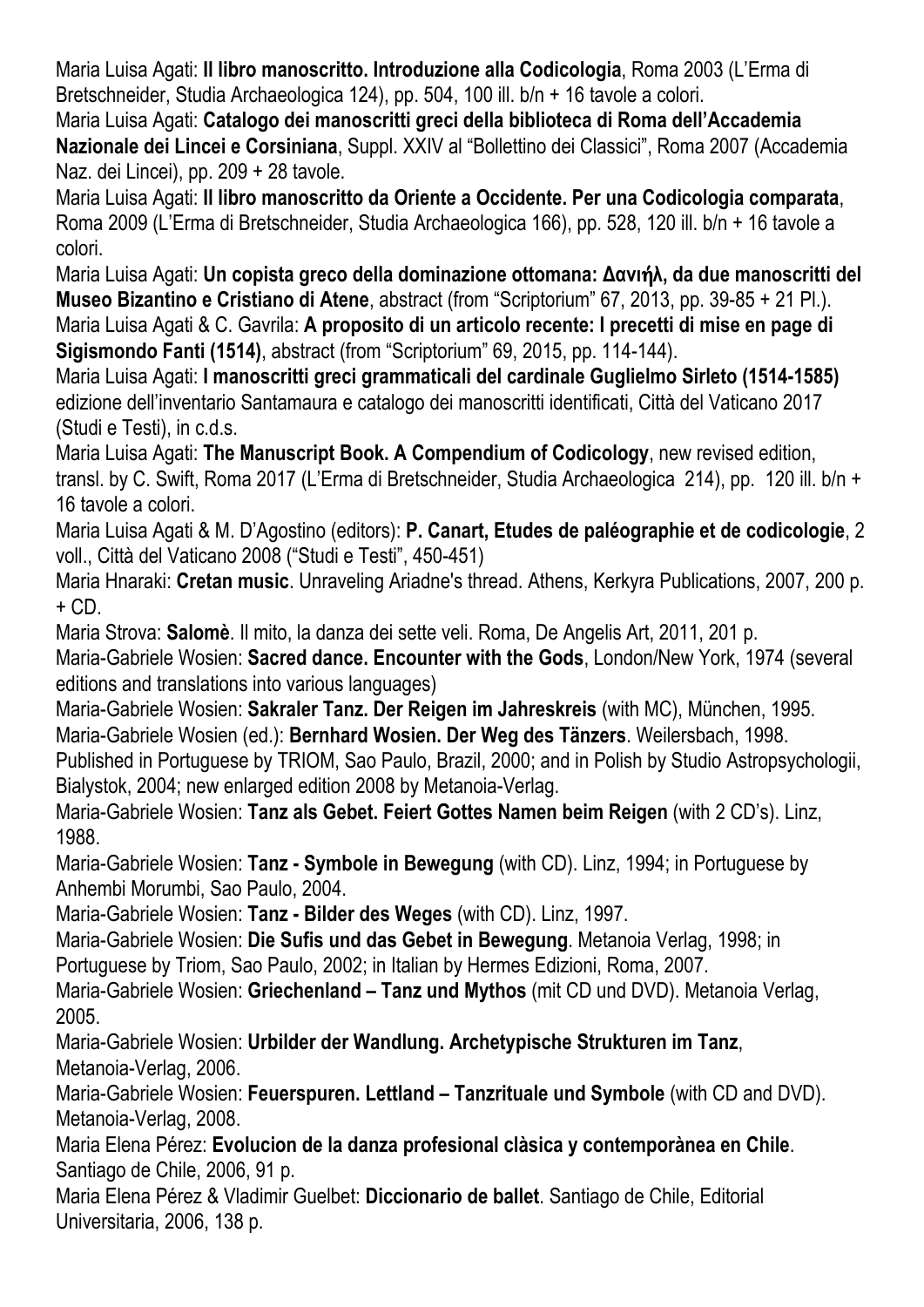Maria José Alemany Lázaro: **Historia de la danza I**. Recorrido por la evolución de la danza desde los orígenes hasta el siglo XIX. Valencia, Piles Editorial de Música, 2009, 168 p. (+CD) Maria José Alemany Lázaro: **Historia de la danza II**. La danza moderna hasta la Segunda Guerra Mundial.

Maria L. Rosado Castro (ed.): **El patrominio dancistico de Quintana Roo**. Cancun, Instituto de Investigacion y Difusion de la Danza Mexicana, 2013, 178 p.

Maria L. Rosado Castro & Estela Gomez Trejo: **Asi se baila en Quintana Roo**. Cancun, Instituto de Investigacion y Difusion de la Danza Mexicana, 2013, 40 p.

Maria Luisa Agati: **Il libro manoscritto da Oriente a Occidente**. Roma, L'Erna, 2009.

Ismael S. Albelo Oti: **Repertorio del ballet en el siglo XIX**. Habana, Cupulas, 2013.

Maria Rosaria Di Lecce: **40 anni con la danza**. Lecce, Italia, 2005.

Marie-Françoise Christout: **Maurice Béjart**. Paris, Chiron & Association-Danse-Sorbonne, 1987. Marie-Françoise Christout: **Le ballet de cour au XVIIe siècle**. Genève, Minkoff, 1987.

Christout, Marie-Françoise: **Théâtre du Vieux Colombier, 1913-1993**. Paris, Norma, 1993, 175. Marie-Françoise Christout: **Le ballet occidental**. Paris, Desjonquères, 1995, 252 p.

Christout, Marie-Françoise: **Le ballet occidental. Naissance et métamorphoses**. Paris, Desjonquères, 1998, 252 p.

Marie-Françoise Christout: **Le ballet de cour de Louis XIV**. Paris, Picard & Centre National de la Danse, 2005.

Marie-Françoise Christout & Brigitte Lefèvre: **Serge Lifar à l'Opéra**. Paris, Editions de La Martinière, 2006, 127 p.

Marie-Hélène Delavaud-Roux: **Les danses armées en Grèce antique**. Aix-en-Provence, Université de Provence, 1993.

Marie-Hélène Delavaud-Roux: **Les danses dionysiaques en Grèce antique**. Aix-en-Provence, Université de Provence, 1995.

Marie-Hélène Delavaud-Roux: **Les danses pacifiques en Grèce Antique**. Aix-en-Provence, Université de Provence, 1994.

Marie-Hélène Delavaud-Roux (ed.): **Musiques et danses dans l'Antiquité**. Actes du colloque international de Brest 29-30 septembre 2006, Rennes, PUR, 2011, 324 p.

Marie-Joëlle Louison-Lassablière: **Etudes sur la danse**. Paris, L'Harmattan, 2003, 329 p.

Marie-Joëlle Louison-Lassablière: **Feuillets pour Terpsichore. La danse par les textes du XVe au XVII siècle**. Paris, L'Harmattan, 2007, 242 p.

Marielle Brun (ed.): **Inventer la leçon de danse**. Regards croisés sur la transmission en milieux éducatifs. Clermont-Ferrand, CNDP-CRDP, 2013, 267 p.

Mariemma: **Mis caminos a traves de la danza**. Tratado de danza espanola. Madrid, Fundacion Autor, 1997, 439 p.

Marigoula Kritsioti & Alkis Raftis: **Dance in the culture of Karpathos** (in Greek). Athens, Greek Dances Theater, 2003, 477 p.

Marília De Andrade & Antonio Augusto Arantes (ed.): SP450: **Entre lembranças e utopias**. São Paulo: Fundação Álvares Penteado, 2004. 215 p.

Marília De Andrade & Ésio Macedo Ribeiro (ed.): **Maria Antonieta D'Alkmin e Oswald de Andrade**. Marco Zero. 1. ed. São Paulo, Edusp, 2003, 202 p.

Marília De Andrade & Antonio Augusto Arantes (ed.): **Museu Aberto do descobrimento**. Guia cultural. Campinas: Andrade e Arantes Ltda. e IPHAN, 2001.

Marília De Andrade: **Memorial. Trajetórias artísticas e acadêmicas**. 1997. 207 p.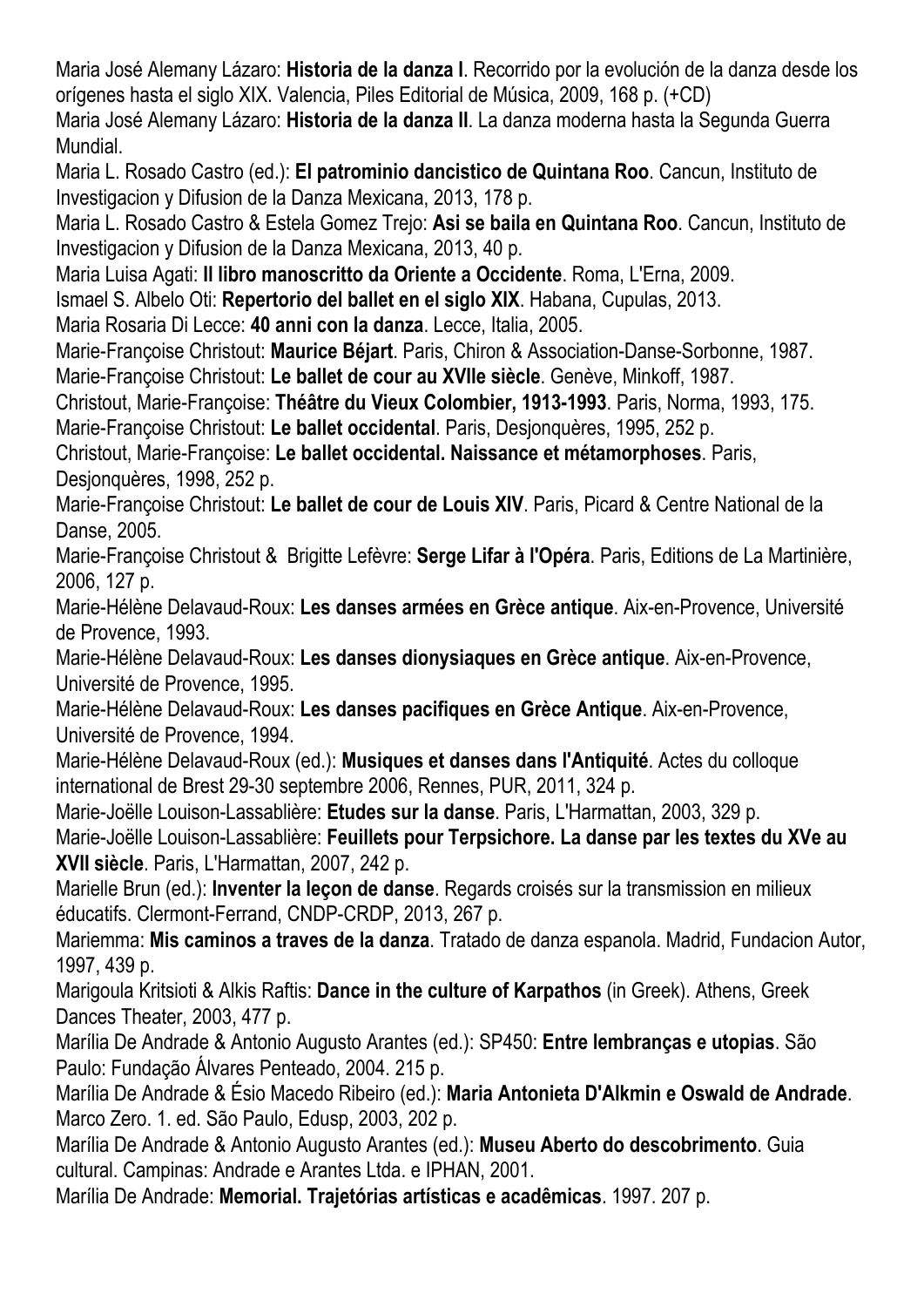Marília De Andrade: **A study on the consequences of positive and negative perceptual identification**. Nova York: Columbia University, 1974, 133 p.

Marília De Andrade: **O conceito de identificação na teoria da aprendizagem social**. Rio de Janeiro, Pontifícia Universidade Católica do Rio de Janeiro, 1971, 72 p.

Marina Keet de Grut: **The Spanish dance**. Cape Town, Board of Extra-Mural Studies, University of Cape Town, 1975.

Marina Keet de Grut: **The history of ballet in South Africa**. Cape Town, Human & Rousseau Publishers, 1981.

Marina Keet de Grut: **The jota**. London, Spanish Dance Society, 2000.

Marina Keet de Grut: **The Bolero School**. An illustrated history of the Bolero, the Seguidillas and the Escuela Bolera: Syllabus and dances. London, Dance Books, 2002.

Marina Grut: **Royal Swedish Ballet. History from 1592 to 1962**. Hildesheim, Georg Olms Verlag, 2007, 706 p.

Mario Bois & G. Paoletti (ed.): **Les systèmes de notation de la danse**, Fascicule 7, 05/1992. Paris, Comité Français de la Danse, 1992.

Mario Bois (ed.): **Catalogue des ballets des compositeurs français**, fascicule 6, Novembre 1989. Paris, Comité Français de la Danse, 1989.

Mario Bois: **Flamencos**. Paris, Max Fourny, 1985.

Mario Bois: **Le flamenco**. Paris, Marval, 1994, with one CD.

Marion Gough & Katia Savrami (ed.): **A guide for creative teaching** (Greek translation). Athens, Dian, 2008, 186 p.

Marit Bech: **La danza e i bambini**. Curso propedeutico di danza per bambini da 4 a 8 anni. Roma, Atanor, 2008, 79 p.

Marit Bech: **Lezioni di coreografia**. Roma, Atanor, 2009, 49 p.

Marit Bech: **Mimica nella danza**. Roma, Atanor, 2009, 57 p.

Marta Amor Munoz: **Argentina y sus danzas**. Buenos Aires, Filmediciones Valero, 1978, 170 p. Marta Schinca: **Expresión corporal. Técnica y expresión del movimiento**. Barcelona, Praxis, 2002. Michaela Böhmig: **La danza libera nel paese del balletto. Isadora Duncan in Russia (1903-1918)**. Roma, UniversItalia, 2016, pp. 498 (ISBN 978-88-6507-734-4).

Michel F. Jacques: **Tango before breakfast**. Profile of a choreographer. USA, XLibris, 2010, 150 p. Michel F. Jacques: **Choreology basic**. Elementary ballroom dance syllabus. Mustang, Oklahoma, 2015, 66 p.

Milan Madjarev: **Teatar pokreta Josefa Nadja**. Novi Sad, 2011, 279 p. [ACR]

Miriam Cassanelli: **La mia danza**. Manuale di preparazione atletica. Maglio.

Morwenna Assaf: **Zills Zagat teaching syllabus** - for Middle Eastern Dance studies. Oceanside, California, Cedar Productions, 2011.

Morwenna Assaf: **Finger cymbals, play them correctly** - for Middle Eastern dance studies. Oceanside, California, Cedar Productions, 2011.

Morwenna Assaf: **Handbook of dance terminology** - Dictionary of vocabulary for Middle Eastern dance studies. Oceanside, California, Cedar Productions, 2013.

Michel Briand (ed.): **Corps (in)croyables**. Pratique amateur en danse contemporaine. Pantin, Centre National de la Danse, 2017, 173 p.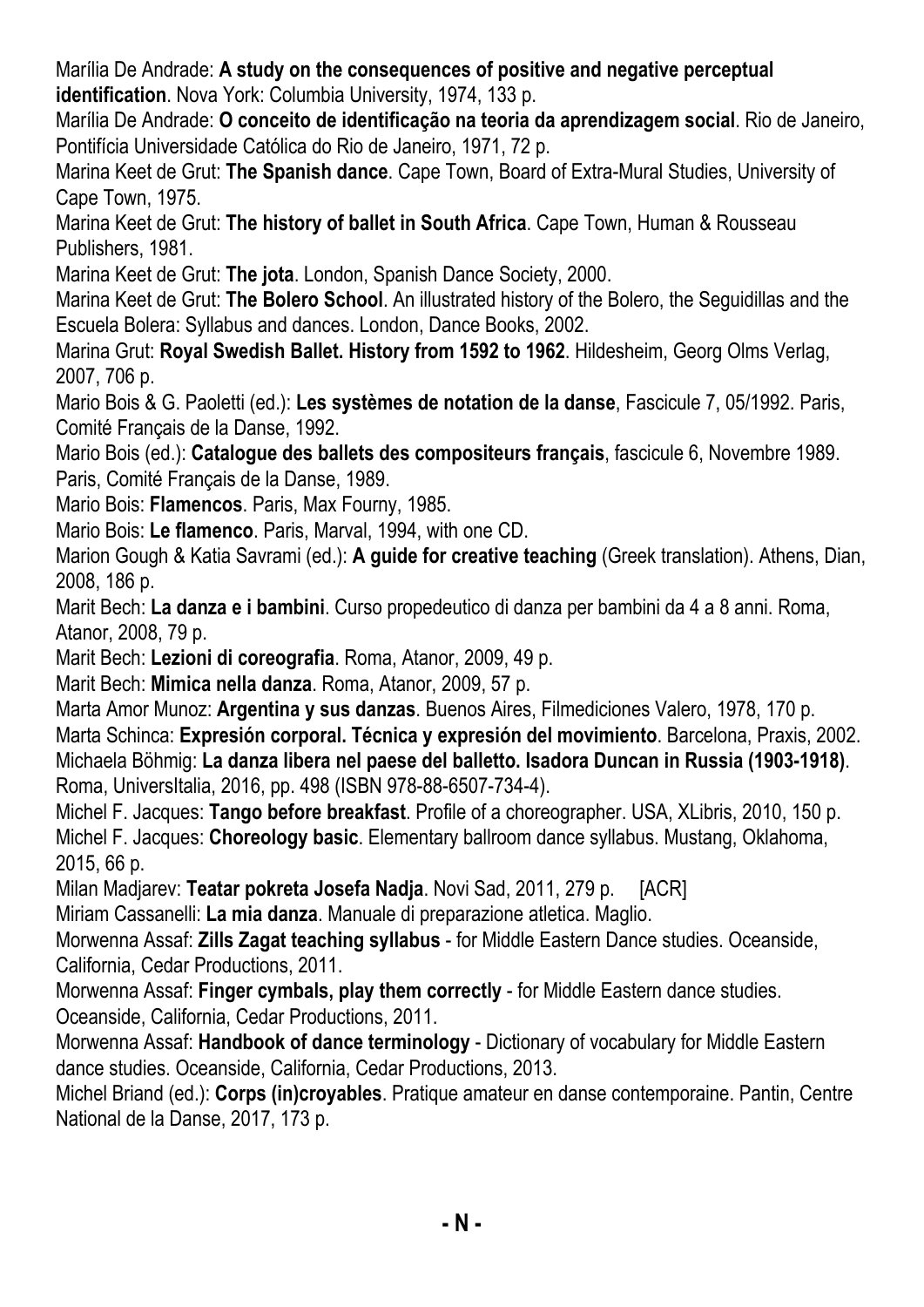Nadezda Mosusova: **Serbian musical theatre**. Historical fragmants. Belgrade, Musicological Institute SENI, 2013, 154 p.

Naima Prevots: **Dancing in the sun. Hollywood choreographers 1915-1937**. Ann Arbor, Michigan, UMI Research Press, 1987, 280 p.

Naima Prevots: **American pageantry. A movement for art and democracy**. Ann Arbor, Michigan, UMI Research Press, 1990, 254 p.

Naima Prevots: **Dance for export. Cultural diplomacy and the Cold War**. Hanover, New Hampshire, University Press of New England, 1998, 174 p.

Natalia Victorovna Sokovikova: **Psychology of ballet** (in Russian). Novosibirsk, Russia, 2012, 330 p. Natalia Victorovna Sokovikova (ed.): **Proceedings of the 2nd Siberian Research Congress**.

Choreography Education in Siberia. Novosibirsk, Russia, 2011, 179 p.

Natalia Victorovna Sokovikova (ed.): **Proceedings of the 1st Conference "Dances of the Siberian peoples"** (in Russian). Novosibirsk, Russia, Siberian Academy of Dance, 2002, 126 p.

Natalia Victorovna Sokovikova: **Introduction to the psychology of ballet** (in Russian). Novosibirsk, Russia, Sova, 2006, 299 p.

Natalia Victorovna Sokovikova: **Choreographic dictionary. 2 nd edition extended** (in Russian). Novosibirsk, Soba, 2018.

Nicole Lougarot: **Bohémiens**. Larresoro, France, Gatuzain, 2009, 147 p.

Nigel Allenby Jaffe: Folk dance of Europe. U.K., Folk Dance Enterprises, 1990, 334 p.

Nigel Allenby Jaffe: The world of English folk dance. U.K., Folk Dance Enterprises, 1992, 170 p.

Nigel Allenby Jaffe & Margaret Allenby Jaffe: Netherlands. European Folk Dance Series. U.K., Folk Dance Enterprises, 1982, 144 p.

Nigel Allenby Jaffe & Margaret Allenby Jaffe: Denmark. European Folk Dance Series. U.K., Folk Dance Enterprises, 1987, 144 p.

Nigel Allenby Jaffe: 10 dances from Portugal. U.K., Folk Dance Enterprises, 1988, 24 p.

Nigel Allenby Jaffe: 10 dances from Brittany. U.K., Folk Dance Enterprises, 1988, 24 p.

Nigel Allenby Jaffe: 10 dances from Denmark. U.K., Folk Dance Enterprises, 1988, 24 p.

Nigel Allenby Jaffe: 10 dances from Finland. U.K., Folk Dance Enterprises, 1988, 24 p.

Nigel Allenby Jaffe: 10 dances from Sweden. U.K., Folk Dance Centre, 1988, 24 p.

Nigel Allenby Jaffe: 10 dances from The Netherlands. U.K., Folk Dance Enterprises, 1988, 24 p.

Nigel Allenby Jaffe & Margaret Allenby Jaffe: My Danish workbook, For children. U.K., Folk Dance Enterprises, 1988, 35 p.

Nigel Allenby Jaffe & Margaret Allenby Jaffe: My Portuguese workbook, For children. U.K., Folk Dance Enterprises, 1988, 35 p.

Nigel Allenby Jaffe & Margaret Allenby Jaffe: My Finnish workbook, For children. U.K., Folk Dance Enterprises, 1988, 35 p.

Nigel Allenby Jaffe & Margaret Allenby Jaffe: My Norwegian workbook, For children. U.K., Folk Dance Enterprises, 1988, 35 p.

Nicole Nau: **Tanze. Tango mit dem Leben**. Die Geschichte einer leidenschaftilichen Liebe. Köln, Bastei Lübbe, 2013. 256 p., ISBN 978-3-404-60756-3.

Nikolaos D. Siokkis: Costume and society at Kleisoura Kastorias. A study based on photographic documents, end of 19th to the first half of 20th century. Thessaloniki, 2012, 190 p.

Nikos Zurnatzidis: **Dance events and dances of Pontos. Contributions to the study of Pontic dance** (in Greek). Athens, Dora Stratou Theatre & Serra Association, 1999.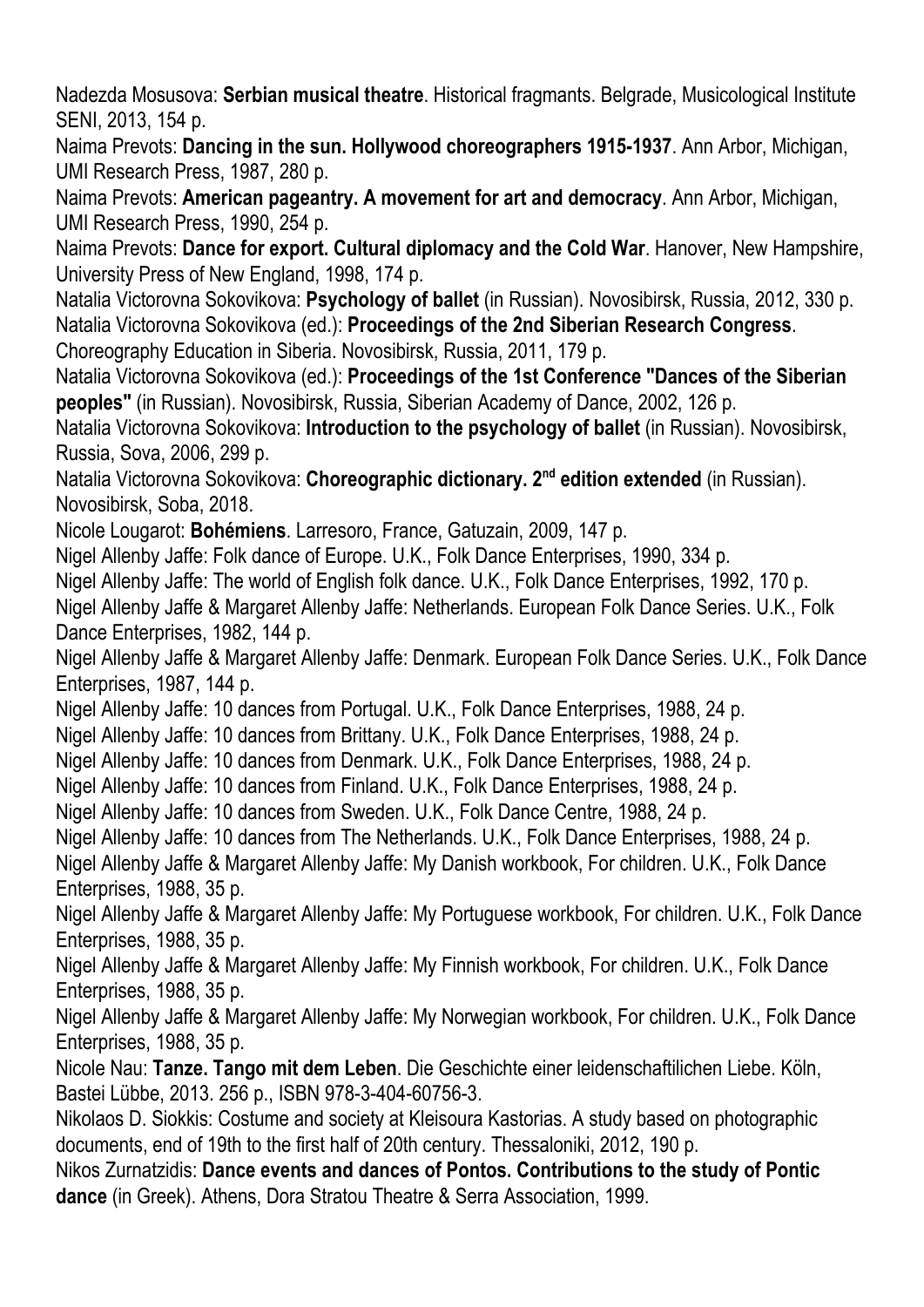Nina Alcalay: **The State School of Dance. Past, present and future** (in Greek). Athens, DIAN, 2002, 139 p.

Nino Graziano Luca: **Gran balli dell'Ottocento**. Da *Via col vento* al *Gattopardo*. Roma, Curcio Musica, 2009, 223 p.

Norbert Servos (ed.): **Schritte verfolgen. Die Tänzerin und Choreographin Susanne Linke**. München, Kieser, 2005, 199 p.

Norbert Servos: **Pina Bausch Tanztheater**. Muenchen, Kieser, 2003, 256 p.

Norvald Nilsen: **Balkandans. Balkan og Norden**. Kristiansand, Hogskolen i Agder, HiAs skriftserie, 1996.

Norvald Nilsen: **Musikkbevegelse som pedagogisk verktoy**. Norway, Ad Notam Gyldendal, 1993. Norvald Nilsen & Tom Gravlie: **Musikk for alle 1-5**. Oslo, Norsk Forlag, 1983-1992.

Norvald Nilsen & Kjerulf Samuelsen: **Musikk for alle 6-9**. Oslo, Norsk Forlag, 1983-1992.

Norvald Nilsen: **Musikkmetodikk for allmennlærere**. Kristiansand, HiAs Skriftserie, 42. 1998 (1992).

Norvald Nilsen & Randi Margrethe Eidsaa: **Musikk for små ører. Musikk i første klasse**. Oslo, BarnasForlag, Høyskoleforlaget, 2000.

Norvald Nilsen: **Folkedans. Dans til skolebruk**. Kristiansand, HiAs skriftserie, 84. 2002.

Norvald Nilsen: **Macedonia. Enemies sharing a common culture**. Bodo, Norway, Licentia, 2010.

### **- O -**

Oier Araolaza Arrieta: **Euskal dantza - La danse basque - La danza vasca - Basque dance**. Extepare Basque, 96 p.

Olexandr Plakhotniuk: **Contemporary choreography art: basics, trends, development propects**, (in Ukranian), Spolon, Lvvv, Ukraine, 2016, 240 p.

Olexandr Plakhotniuk: **Educational and artistic influence of modern choreographic art onto the development of the creative abilities of youth: trends and development prospects**, (methodical manual in Ukranian), CTDUG, Lviv, Ukraine, 2014, 148 p.

Olivier Pascalin: **Bailar conociendo tu cuerpo**. Un libro de anatomia aplicada a la danza. Argentina, 2015, 222 p.

Ou Jian-Ping: **The World Arts History. Dance**. Beijing, China, 2003, 403 p. ISBN 7-5060-1573-0

#### **- P -**

Pamela De Fina: **Maria Theresa, divine being guided by a higher order. The adopted daughter of Isadora Duncan**. Pittsburgh, Dorrance, 2003, 50 p.

Pantelis Kavakopoulos et al.: **Musical texts of folk song of Thrace** (in Greek). Athens, Society of Thracian Studies, 1956.

Pantelis Kavakopoulos: **Table songs of Sozopoli, dance songs of Thrace** (in Greek). Thessaloniki, Foundation for the Studies of the Balkan Peninsula, 1993.

Pantelis Kavakopoulos: **Songs of Northwestern Thrace** (in Greek). Thessaloniki, Foundation for the Studies of the Balkan Peninsula, 1981 & 1993.

Pantelis Kavakopoulos: **Tunes and dances of the Northwestern Macedonian area**. Athens, Institute of Research on Music and Acoustics, 2005, 317 p. + 2 CDs.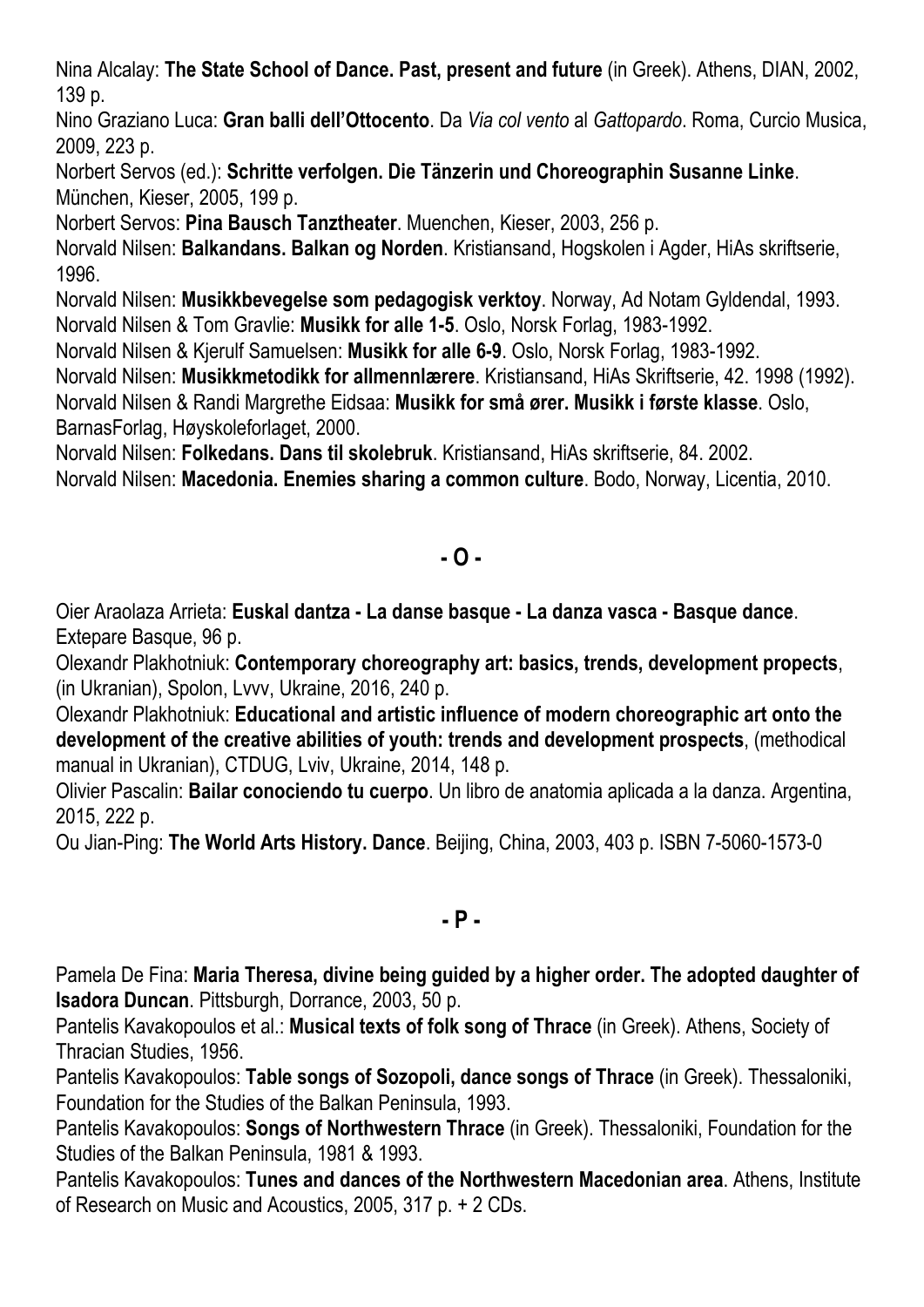Pantelis Leoussis: **Music, theatre, dance in Greek and Cypriot philately**. Athens, Greek Post Office, 2015, 225 p.

Patricia Aulestia: **Testimonio 25 años de danza en México 1934-1959**. México, INBA, 1984.

Patricia Aulestia y otros: **Palacio de Bellas Artes, 50 años de danza**. México, INBA, 1985.

Patricia Aulestia: **Nellie Campobello. Cuaderno del CID Danza**. México, INBA, 1987.

Patricia Aulestia: **Breve reseña de la danza virreinal**. México, UIA, 1991.

Patricia Aulestia & Orlando Taquechel: **Quién es quién en la danza mexicana**. México, INBA, 1992. Patricia Aulestia: **La danza premoderna en México 1917-1939**. Venezuela, Centro Venezolano del ITI UNESCO, 1995.

Patricia Aulestia: **Historias alucinantes de un mundo ecléctico. La danza en México 1910-1939**. México, INBA, 1995.

Patricia Aulestia: **Catálogo de obra coreográfica. Sociedad Mexicana de Coreógrafos (1995-l997)**. México, SOMEC, 1998.

Patricia Aulestia: **La danza y el cine mundial 1953-1963)**. México, INBA, 2000.

Patricia Aulestia: **Las estrellas de oro de la danza en México**. México, Escenología, 2002.

Patricia Aulestia: **Las "chicas bien" de Miss Carroll. Estudio y Ballet Carroll (1923-1964)**. México, Conaculta, 2003.

Patricia Aulestia: **Mi Ballet Nacional Ecuatoriano**. México, Escenología, 2004, 99 p. + CD.

Pauline Postiloff Fisher: **More than movement, for fit to frail older adults**. Washington DC, A Moving Experience, 2003.

Percell Rivere St Thomass: **DanceKinesis. Τhe missing dimension in ballroom & Latin dance**. USA, Boulder, Colorado, Outskirts Press, 2016, 384 p.

Peter Jarchow & Ralf Stabel: **Palucca**. Aus ihrem Leben. Über ihre Kunst. Berlin, Henschel, 1997, 144 p.

Peter Suhadolc & Miran Košuta & Nadja Kriščak & Breda Pahor & Franka Slavec & Dragica Ule-Maver & Bojana Vatovec: **Deklica, podaj roko**. Trieste, Italy, Založnistvo Tržaškega Tiska, 1985, 264 p.

Peter Timopheevich Nadbitov: **A life in the whirlwind of dance** (in Russian). Elista, Kalmykia, Russia, Jangar, 2005, 296 p.

Philippe Braunschweig: **La crise de la danse. Der Tanz in der Krise. The crisis of dance**. Lausanne, Plusprint, 90, p.

Przemyslaw Kordos & Hanna Raszewska-Kursa (ed.): **Object in traditional modern Greek dance**. Recognitions, findings, contexts. Warszawa, Wydawnictwo DiG, 2018, 342 p.

**- Q -**

### **- R -**

Rafael Baile: **La danse biodynamique, spirale de vie**. France, Le Souffle d'Or, 2009, 220 p. Rajasi Wagh: **A profile of Rajasi and Nrithyarthi Kalakshetram**. Pune, Marashtra, Mastock Publication.

Regina Huber: **Transform your dance performance**. The stage Is yours – Seven ways to a successful dance audition. Amazon, 2013, 25 p. Ebook: *www.amazon.com/dp/B00B6T2818*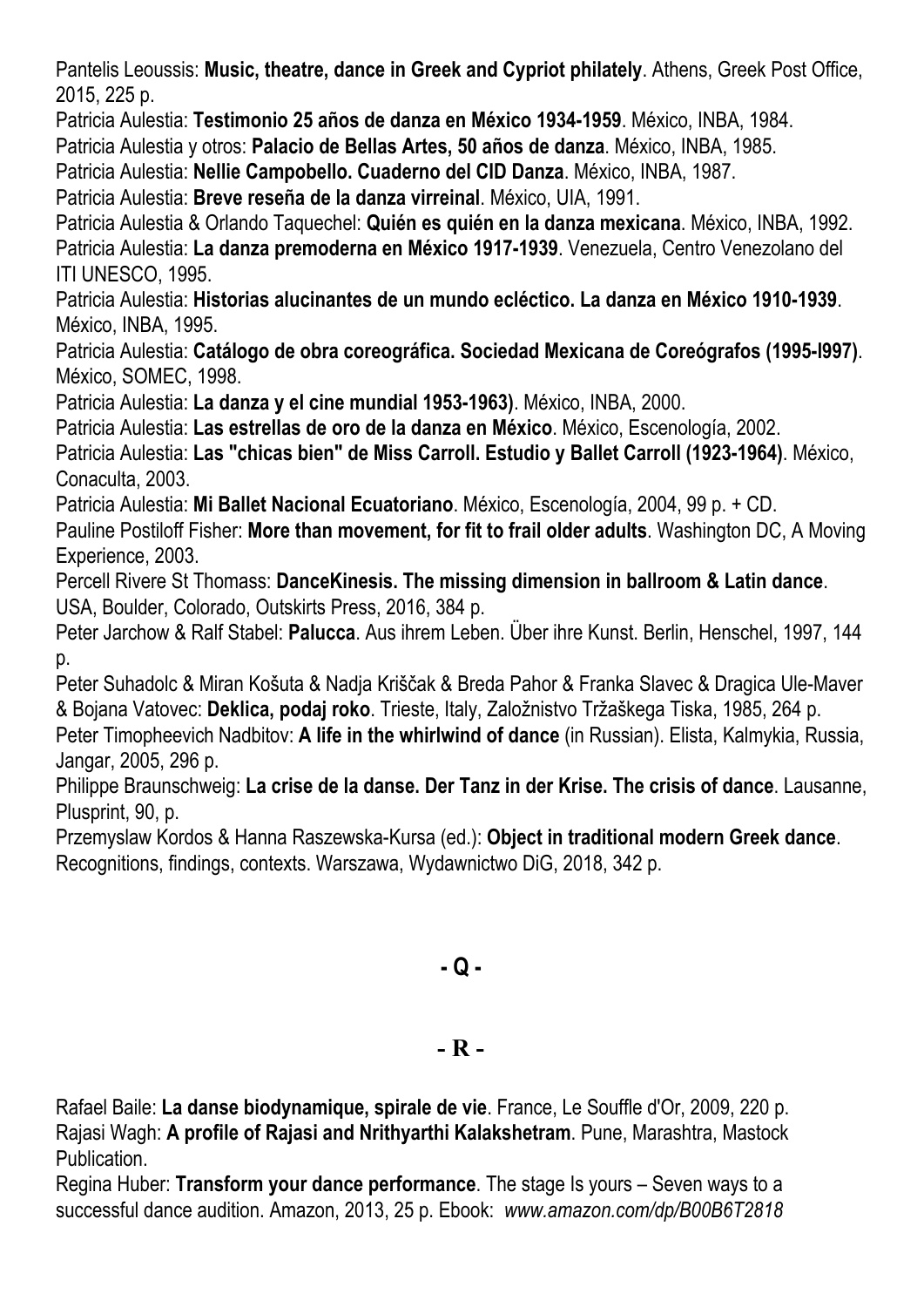Renee Renouf & George Zoritch: **Ballet mystique. Behind the glamour of the Ballet Russe**. Mountain View, California, Cynara Press, 2000, 306 p.

Rickey Holden & Mary Vouras: **Greek folk dances**. Brussels, 1976.

Risima Risimkin (ed.): **On the wings of dance**. Skopje, Interart, 2010, 116 p.

Rita Spalva: **Image and dance composition** (in Latvian). Riga, Raka, 2004, 125 p.

Rita Spalva: **Dances. Selected works** (in Latvian). Riga, Drukatava, 2007, 141 p + CD.

Rita Spalva: **Latvian dance and dance festivals in Latvia**. Lao Lambert Academic Publishing, 2011, 82 p.

Rita Spalva: **Klasiska deja un balets Eiropas kultura**. Riga, Zinatne, 2013, 272 p.

Rocio Martin Lindo: **Osteodanza. Danzar para ser y estar**. La Casita de Paz, Madrid, Spain, 2017. Roderyk Lange: **The nature of dance**. London, Macdonald & Evans, 1975.

Roderyk Lange: **Tradycyjny taniec ludowy w Polsce**. London, Veritas foundation publ. centre, 1978. Roderyk Lange: **O istocie tanca**. Poland, Polskie Wydawnictwo Muzyczne, 1988.

Roderyk Lange: **Podrecznik kinetografii**. Poznan, Ars Nova, 1995.

Roderyk Lange: **Tanic ludowy w pracach...Toruniu**. Poznan, Instytut Choreologii w Poznaniu, 1995. Rosario Rodríguez Lloréns: **La educación en valores a través de la danza en las enseñanzas**

**regladas y en el folklore**. Propuesta educativa para el ámbito de los estudios oficiales de danza.

[Tesis Doctoral] Universidad Nacional de Educación a Distancia UNED, 2009.

http://e-spacio.uned.es/fez/view.php?pid=tesisuned:Educacion-Rrodriquez

Ruth Eshel: **Dancing with the dream**. The development of artistic dance in Israel 1920-1964 (in Hebrew with a synopsis in English). Tel-Aviv, Sifriat Hapoalim, 1991.

**- S -**

Saint Petersburg Section of the CID: **Material from the all-russian choreography conference**. Saint Petersburg, 2010, 170 p.

Samantha Papetti: **Ritorno alla Terra delle Origini**. Roma, Sovera, 2015, with CD.

Sarah Nouveau: **Danser l'ailleurs**. Paris, L'Harmattan, 2015.

Saskia C. Kersenboom: **Nityasumangali. Devadasi tradition in South India**. Delhi, Motilal Banarsidass, 1987, 226 p.

Saskia C. Kersenboom (ed.): **Shiva Nataraja. Der kosmische Tänzer**. Zurich, Museum Rietberg, 2008, 199 p. +DVD.

Sergey Ivanov: **Basic principles of discofox/hustle dancing**. Moscow Section, 2010, 68 p. Sandra Minton Cerny: **Modern dance. Body & mind,** 2nd ed. U.S.,Wadsworth Thomson Learning, 1991, 122 p.

Sandra Minton Cerny: **Choreography. A basic approach using improvisation,** 2nd ed**.** U.S., Human Kinetics, 1997, 125 p.

Sandra Minton Cerny: **Dance mind & body**. U.S., Human Kinetics, 2003, 185 p.

Sandra Minton Cerny: **Moving, dancing & learning.** U.S., J. Michael Ryan, to be published 2005. Sandra Minton Cerny & Ruth Solomon & John (ed.): **Preventing dance injuries,** U.S., Human Kinetics, 2005, 243 p.

Solange Lebourges: **En busca del dégagé perfecto. Terminologia del ballet**. México, Universidad Nacional Autonoma, 2006, 45 p.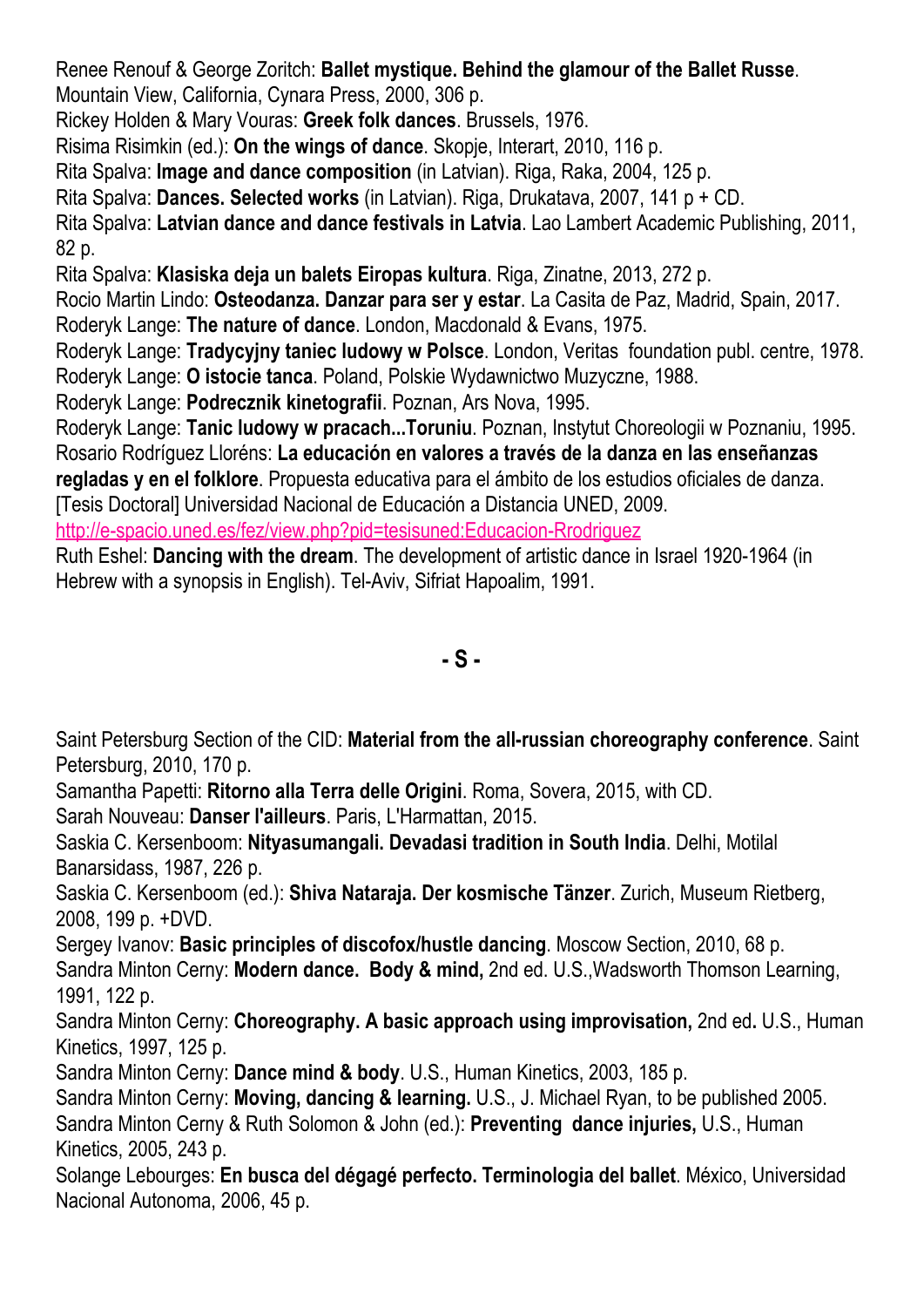Solange Pimentel Caldeira: **O Lamento da Imperatriz**. A linguagem em trânsito e o espaço urbano em Pina Bausch. São Paulo, Brasil, Annablume Editora, 2009, 225 p.

Solange Pimentel Caldeira: **Pina Bausch - Um novo paradigma**. Saarbrücken, Deutschland, Verlag/ Novas Edições Acadêmicas, 2015, 156p.

Stella 'Dia Oyedepo: **The rebellion of the bumpy-chested**. Ilorin, Nigeria, Delstar, 2002, 98 p. Stella 'Dia Oyedepo: **Blindfolded by fate**. Ilorin, Nigeria, Delstar, 2004, 111 p.

Stella 'Dia Oyedepo: **The dainty and the dirty**. Ibadan, Nigeria, Caltop, 2004, 87 p.

Stella 'Dia Oyedepo: **The days of woe**. Abuja, Nigeria, Lovgo, 2006, 101 p.

Stella 'Dia Oyedepo: **All for nothing**. Abuja, Nigeria, Lovgo, 2006, 50 p.

Sunil Kothari & Avinash Pasricha: **Odissi**. Indian classical dance art. Mumbai, India, Marg Publications, 1990.

Sunil Kothari: **Bharata Natyam**. Mumbai, India, Marg Publications.

Sunil Kothari: **Chhau dances of India**. Mumbai, India, Marg Publications.

Sunil Kothari (ed.): **New directions In Indian dance**. Mumbai, India, Marg Publications.

Sunil Kothari: **Kathak**. Indian classical dance art. New Delhi, India, Abhinav Publications.

Sunil Kothari: **Kuchipudi**. Indian classical dance art, New Delhi, India, Abhinav Publications.

Sunil Kothari (ed.): **Photo biography of Uday Shankar**. Benaras, India, RIMPA Publications.

Sunil Kothari: **Photo biography of Rukmini Devi**. Chennai, India, Kalakshetra Foundation.

Sunil Kothari (ed.): **Damaru**. Eassys on traditional dance-drama forms and crafts of India. Kolkata, India, West Bengal Academy of Crafts.

Sunil Kothari (ed.): **Rasa Vol. 1**. Essay on Indian classical dances. Kolkata, India, Anamika Kala Sangam Publications.

Sonja Zdravkova-Dzeparoska: **Karakterni igri**. Skopje, Magnat, 1998.

Sonja Zdravkova-Dzeparoska: **Diskursi na tancovata umetnost na XX vek**. Skopje, Jugoreklam, 2001.

Sonja Zdravkova-Dzeparoska: **Baletska dramaturgija**. Skopje, Fakultet za dramski umetnosti, 2003. Soraya Franco: **Yoga dance therapy**. Integrating art, science and philosophy with a new art form. Dominican Republic, 2006, 48 p.

Spyros Neraidiotis: **Dances of Epirus**. Steps in tradition (in Greek). Arta, Greece, 2006, 221 p. Stanislas Kiossi-Pambou: **Formes sonores du Congo**. Brazaville, undated.

Surpuy Lysytsyan (author) & Karen Gevorghyan (translator): **Ancient dances and theatrical performances of the Armenian people** (in Armenian from the Russian). Yerevan, Academy of Sciences, (1958) 2013, 640 p.

Susana Noemi Abigador: **When the body speaks**. Methodology and exercises for corporal expression. Athens, Gialos, 2011, 161 p.

Susanna Egri: **Mezzo secolo di danza**. Torino, Centro di Studi della Danza, 1996.

Suzanne Bodak & Karin Hermes-Sunke: **Mémoire vive d'un héritage. La danse libre de Malkovsky**. Biographie et notations de 10 solos (1922-1936) + CD. Paris, Mouvement-Musique, 2001, 270 p.

Suzanne Bodak, & Karin Hermes-Sunke: **Living heritage. Malkovsky's free dance**. Biography and notations of 10 dance pieces (1922-1936) + CD. Paris, Mouvement-Musique, 2001, 270 p.

Suzanne Bodak: **Philosophie du geste. La danse libre de François Malkovsky**. Cœuvres, France, Ressouvenances, 2007, 236 pages.

Susanne Ekelund & Jeanne Yasko: **The first 10 years. NorrDans första 10 ar**. Härnösand, Sweden, 2008, 64 p.

Svitlana Vitaliivna Shalapa & Violeta Demeshchenko: **Theory and methods of teaching sports dance** (in Ukrainian and English). Kiev, 2017, 332 p.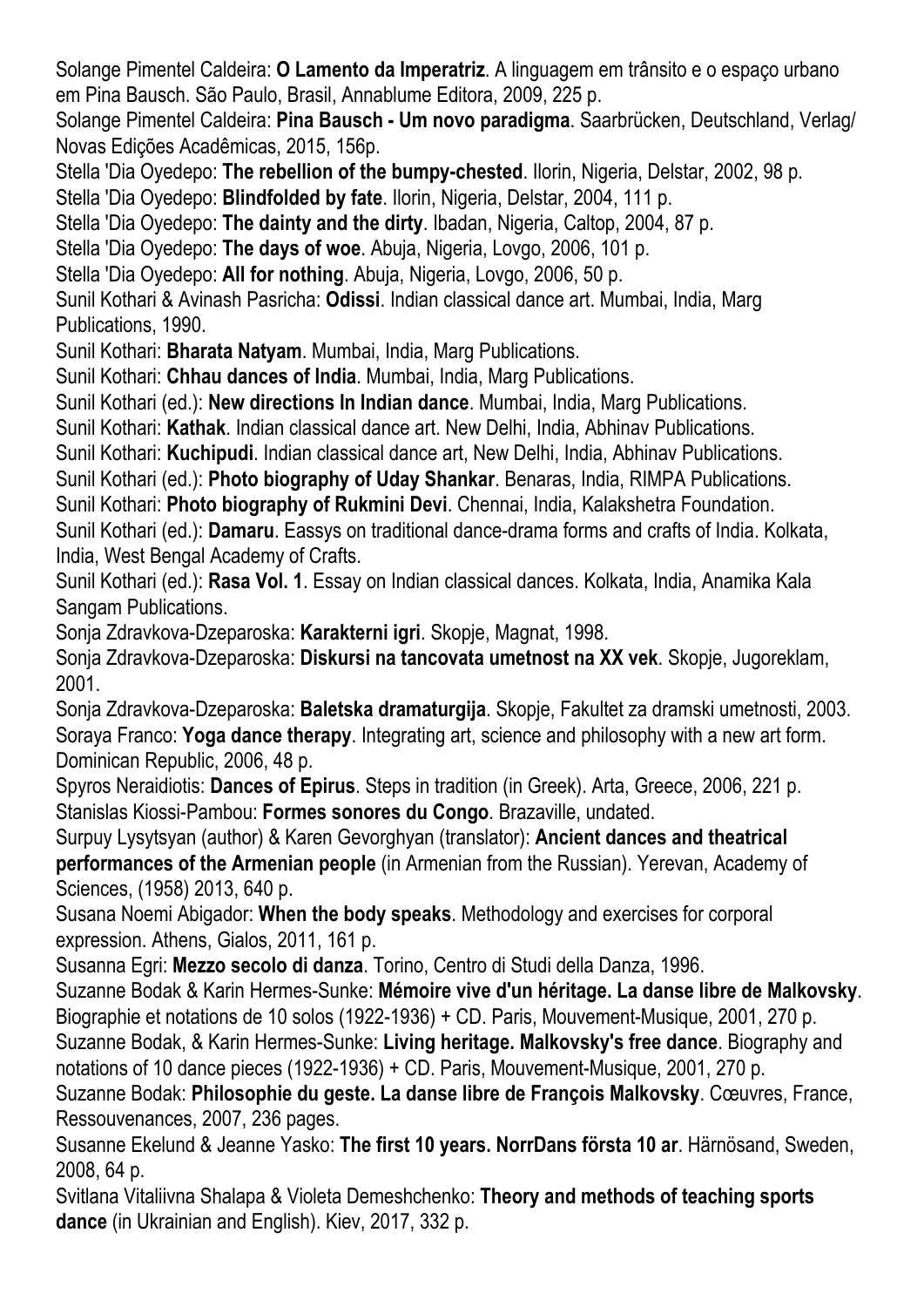Tamalyn Dallal: **40 days and 1001 nights.** One Woman's Dance through Life in the Islamic World. USA, Melati Press, 2007, 300 p.

Tamalyn Dallal: **Belly dancing for fitness**. Instructional book. USA, Ulysses Press, 2004.

Tamalyn Dallal: **They told me I couldn't**. A Middle Eastern dancer in Colombia during the 1980's. Talion Press, 1998, 150 p.

Thede Kahl & Cay Lienau (ed.): **Christen und Muslime**. Interethnische Koexistenz in südosteuropäischen Peripheriegebieten. Wien, LIT, 2009, 368 p.

Thede Kahl: **Hirten in Kontakt**. Wien, LIT Verlag, 2007, 384 p.

Tina Hobin: **Belly dance for health, happiness and empowerment**. Winchester, UK, Ayni Books, 2015, 268 p.

Tito Barbon & Fernando Assunçao et al.: **La danza en Uruguay**. Montevideo, Consejo Uruguayo de la Danza, 2001.

Tomasz Nowak (ed.): **Folk dances now and then in the light of Polish and Norwegian experience**. Tradycyjny taniec ludowy dawniej i dziś w świetle doświadczeń polskich i norweskich. Wojewódzki Dom Kultury w Kielcach, Kielce 2011, p. 306.

Toshiko Sato: **The silent flutter** (in Japanese). Tokyo, Kasumigaseki, 1974.

Toshiko Sato: **A monologue between acts** (in Japanese). Tokyo, Adin, 1983.

Toshiko Sato: **The story of a Russian ballerina; Olga Sapphire** (in Japanese). Tokyo, Kasumigaseki, 1987.

Toshiko Sato: **A short history of English literature** (in Japanese). Tokyo, Oka, 1988.

Toshiko Sato: **Soaring** (Photographic essay). Tokyo, Oka, 1989.

Toshiko Sato & Kazuko Monobe: **Travels into the American soul** (in Japanese). Tokyo, Oka, 1995.

Toshiko Sato: **My travels through dance** (in Japanese). Tokyo, Oka, 2003.

Toshiko Sato: **Connecting souls. A passion for ballet** (in Japanese). 2006.

**- U -**

### **- V -**

Valeria Morselli: **L'essere scenico. Lo Zen nella poetica e nella pedagogia della Compagnia Abbondanza/Bertoni**. Macerata, Ephemeria, 2007.

Vangelis Liapis: **Albanian customs** (in Greek). Athens, Dodoni, 1988.

Vangelis Liapis: **Albanian dirge** (in Greek). Athens & Yannena, Dodoni, 1985.

Vangelis Liapis: **Albanian wedding among the Kountouriotes** (in Greek). Athens & Yannena, Dodoni, 1985.

Vangelis Liapis: **Eleusis in the Antiquity** (in Greek). Athens & Yannena, Dodoni, 1975.

Vangelis Liapis: **The Thriasian Field** (in Greek). Athens & Yannena, Dodoni, 1988.

Vangelis Liapis: **Loulet e vasilikoi. The love song among the Kountouriotes** (in Greek). Athens, IOFA Greece, 1998.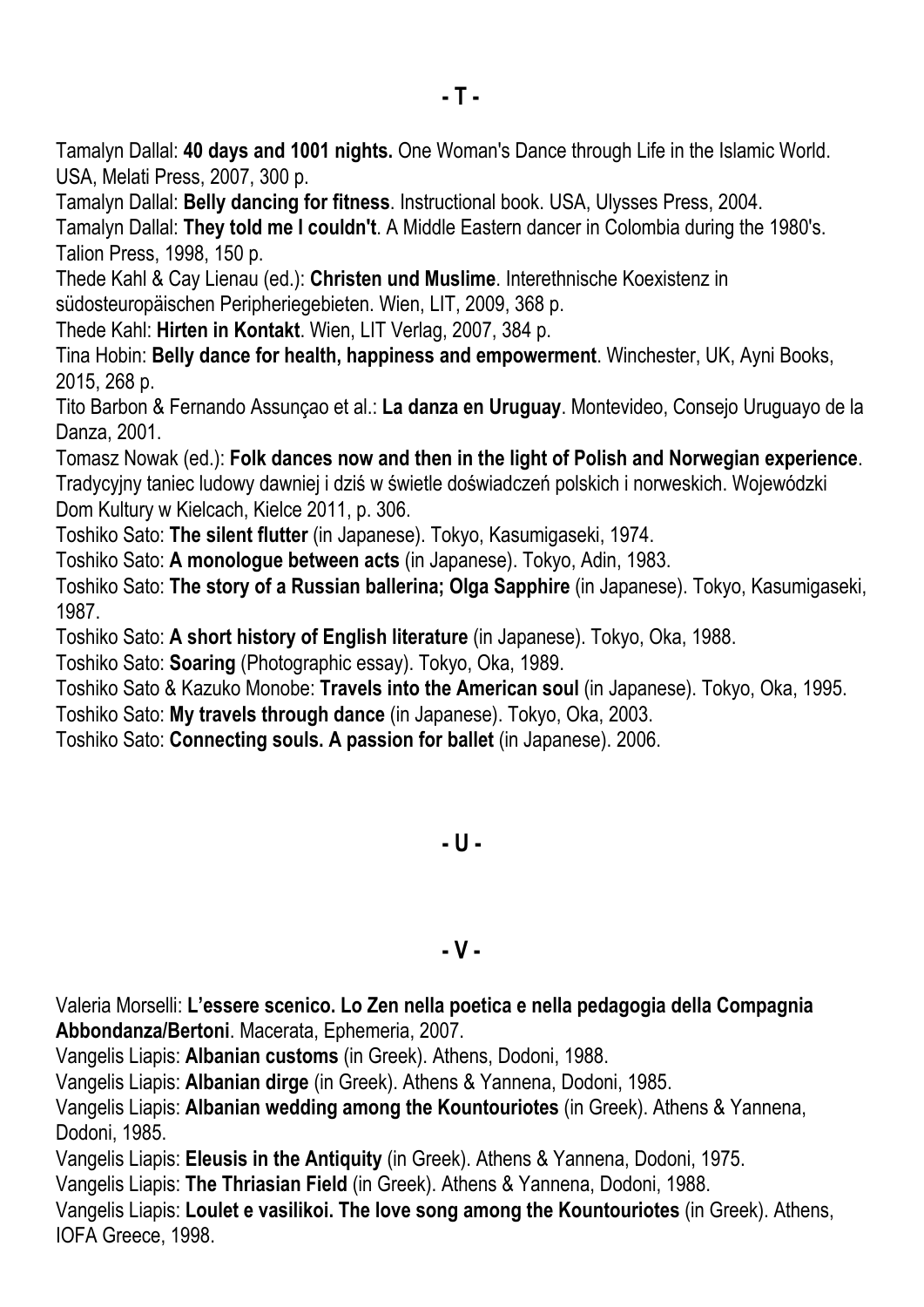Vangelis Liapis: **The dance among the Kountouriotes** (in Greek). Athens, IOFA Greece, 1987. Vangelis Liapis: **Advises** (in Greek). Athens, Mikri Vivliothiki, 1997.

Vangelis Liapis: **Sexual folklore**. A study among the Kountouriotes (in Greek). Athens, IOFA Greece, 2000.

Vera Obradovic Ljubinkovic: **Koreodrama u Srbiji u 20. i 21. veku**. Rodna perspektiva. Novi Sad, 2016, 201 p.

Vesna Ognjenovic & Bojana Skorc: **Evaluation of "Hi Neighbour / Zdravo Da Ste" programme for children affected by armed conflict** (in Serbian). Beograd, Zdravo Da Ste - Akademska Stampa, 2003, 203 p.

Vibhav & Sumeru School of Dance: **How to be a good dancer**. Pune, India, Sumeru School of Dance, 2016, 80 p.

Virginie Recolin: **Introduction à la danse orientale**. Pratique du mouvement spiral. Paris, L'Harmattan, 2005, 281 p.

Vikrant Kishore: **From real to reel. Folk dances of India in Bollywood cinema**. UNESCO-APNIEVE Australia, 2014, 244 p.

Vladimir Guelbet: **Metodologia de la técnica de pas de deux**. Santiago de Chile, Universitaria, 2003. Vladimir Vasiliev: **So I continue life's hurried pace...** Watercolor, pastel, oil (in Russian and English). St. Petersburg & Moscow, 2007, 160 p.

### **- W -**

Wiesna Mond-Kozlowska: **The human body - a universal sign. Bridging art with science**. Krakow, Poland, Jagiellonian University, 2005, 371+25 p.

Wilfride Piollet: **Rendez-vous sur tes barres flexibles**. Paris, Sens et Tonka, 2005.

Wilfride Piollet: **Barres flexibles**. Paris, L'une et l'autre Editions, 2008.

## **- X -**

### **- Y -**

Yannis S. Veronis: **Moments of today and of yesterday in Damarionas** (In Greek). Athens, 1997.

Yannis S. Veronis: **The traditional olive press of Damalas** (in Greek). Athens, 2001.

Yannis S. Veronis: **Forgotten traditional trades in Naxos** (in Greek). Athens, 2002.

Yannis S. Veronis: **Shepherds and livestock raising in the Naxos highlands** (in Greek). Athens, 2009, 326 p.

Yesmin Llebeili: **Desde mi corazon arabe**. Historias, costumbres, danzas de los paises arabes. Santiago del Estero, Argentina, 2006, 73 p.

Yves Guilcher: **Arena et ses compagnons étudiants**. Maisons-Alfort, France, ADP.

Yves Guilcher: **La danse traditionnelle en France**. D'une ancienne civilisation paysanne à un loisir revivaliste. Paris, FAMDT & ADP, 2001, 300 p.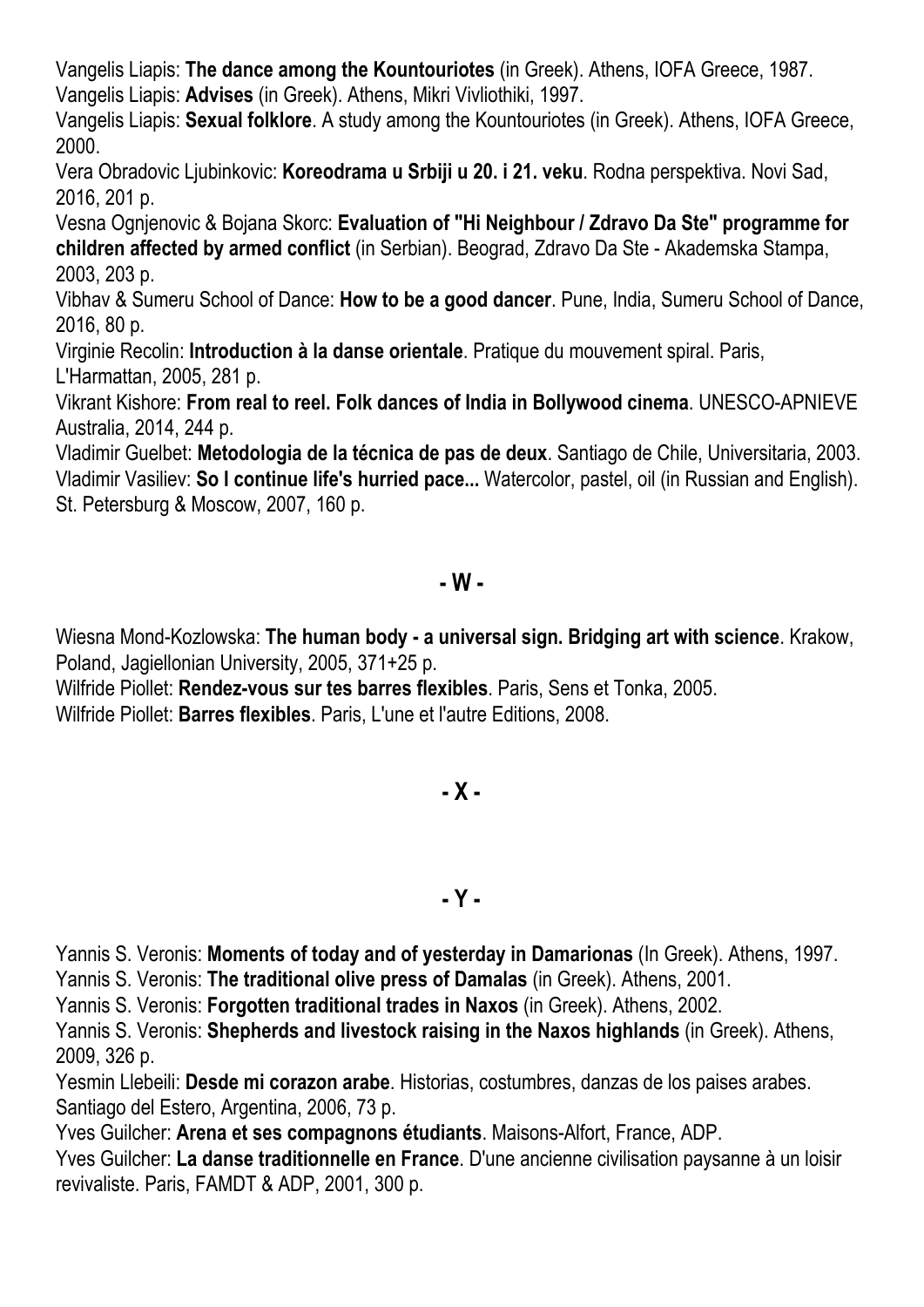#### \*\*\*\*\*\*\*\*\*\*\*\*\*\*\*\*\*\*\*\*\*\*\*\*\*\*\*\*\*\*\*\*\*\*\*\*\*\*\*\*\*\*\*\*\*\*\*\*\*\*\*\*\*\*\*\*\*\*\*\*\*\*\*\*\*\*\*\*\*\*\*\*\*\*\*\*\*\*\*\*\*\*\*\*\*\*\*\* \*\*\*\*\*\*\*\*\*\*\*\*\*\*\*\*\*\*\*\*\*\*\*\*\*\*\*\*\*\*\*\*\*\*\*\*\*\*\*\*\*\*\*\*\*\*\*\*\*\*\*\*\*\*\*\*\*\*\*\*\*\*\*\*\*\*\*\*\*\*\*\*\*\*\*\*\*\*\*\*\*\*\*\*\*\*\*\*

### **Magazines published or edited by Members of CID**

**Ballet Art,** Saint Petersburg, Russia (Mr. MIkhail Petrovitch Ivanov) **Balet DBUS**, Ljubljana, Slovenia (Mr. Vojko Vidmar) **Ballett Intern,** Essen, Germany (Mr. Ulrich Roehm) **ChileDanza**, Santiago de Chile, Chile (Ms. Maria Elena Pérez) **Chor-Hygeia,** Athens, Greece **Cuba en el ballet,** La Habana, Cuba **Dance Europe,** London, England, U.K. **Dance Magazine,** New York, U.S.A. **Dance in Ukraine and in the world**, Kharkov, Ukraine (Prof. Dr. Alexandr Ivanovich Chepalov) **Dance Studies,** Jersey, UK (Prof. Dr. Roderyk Lange) **Dance with me!,** Athens, Greece (Ms. Alexia Sideris) **Danceart**, Tokyo, Japan (Mr. Kei Yasuda) **Dancenews**, Maryland Council for Dance, Chestertown MD, U.S.A. (Prof. Dr. Karen Lynn Smith) **Danser,** Paris, France (Mr. Jean-Claude Dienis) **Dansons Magazine,** Toulouse, France **Danza Ballet**, Barcelona, Spain (Ms. Carolina de Pedro Pascual) **Die Ballettschule. das Magazin für Tanzausbildung,** Schweinfurt, Germany **Divas, Dance and Arts,** Garza Garcia NL, Mexico **Folklor Magazin,** Belgrade, Serbia **Friends of Terpsichore,** Toronto, Canada **Il folklore d'Italia,** Federazione Italiana Arti e Tradizioni Popolari, Rome, Italy (Mr. Lillo Alessandro) **Jewish dance**, Israel (Ms. Judith Brin Ingber) **On Tap,** Boulder, Colorado, U.S.A. **Orchestra, Belgrade, Serbia** (Ms. Ivana Milovanovic) **Passion Orientale,** Rennes, France (Ms. Hermina Vucicevic) **Poligiros**, Chalkidiki, Greece (Mr. George Vogiatzis) **Psicodanzando**, Managua, Nicaragua (Ms. Verónica Arana) **Repères,** Biennale Nationale de Danse du Val-de-Marne, Vtry-sur-Seine, France **Rokdim-Nirkoda Magazine,** Tel-Aviv, Israel **SA Dance Magazine,** Garsfontein, Pretoria, South Africa **Sardegna Mediterranea,** Oliena, Sardegna, Italy (Ms. Dolores Turchi) **Sempatik Dans,** Istanbul, Turkey (Mr. Cemal Attila) **StepArt**, Beograd, Serbia (Mr. Aleksandar Ilic) **Studia Choreologica,** Instytut Choreologii, Poznan, Poland. (Prof. Dr. Roderyk Lange) **Tablas, la revista cubana de artes escénicas,** La Habana Vieja, Cuba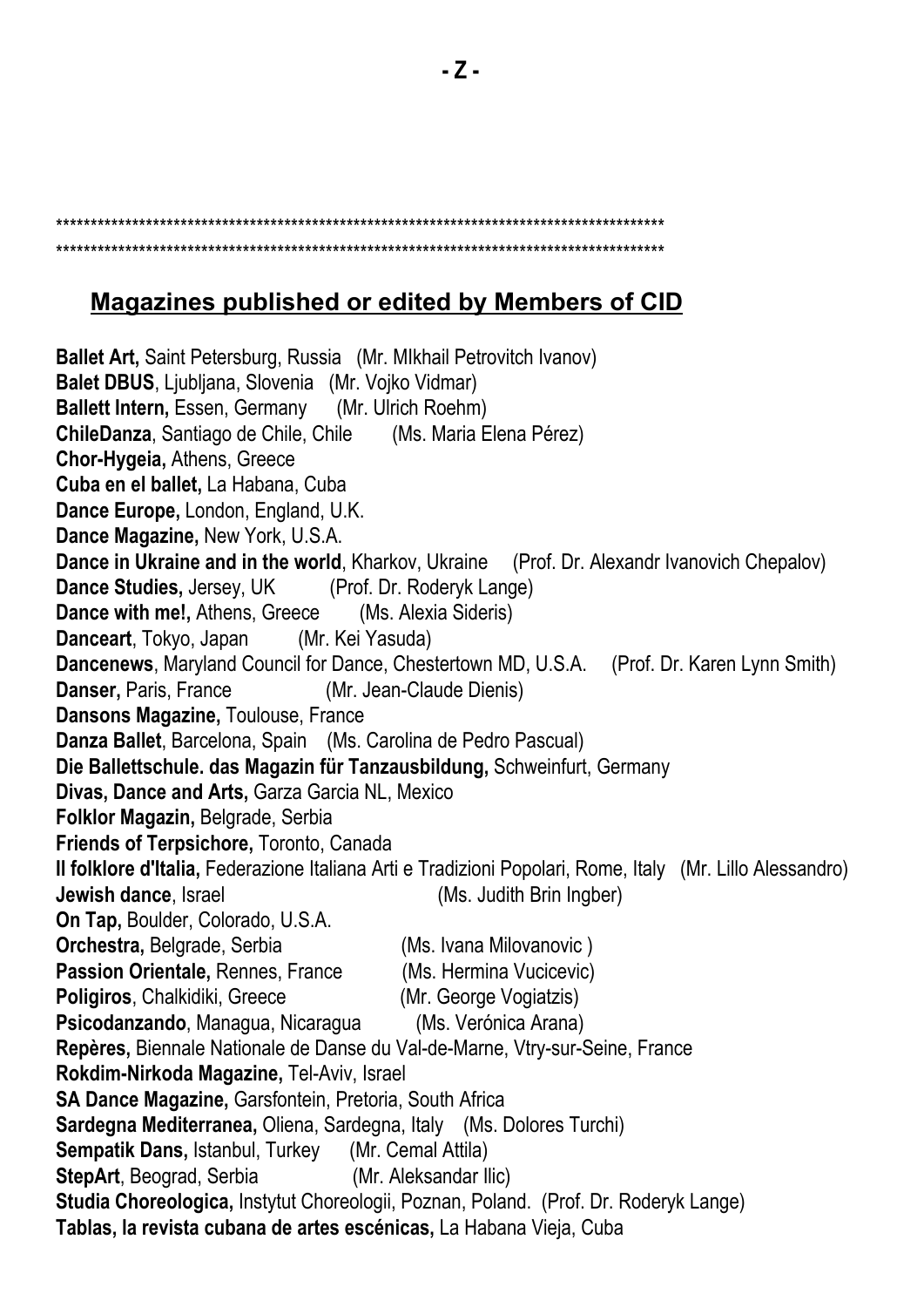**Tàncmüvészet Danceart,** Budapest, Hungary (Ms. Zsuzsa Kaan) **Tanecni zona / Dance Zone,** Prague, Czech Republic **Tango Nuestro,** Athens, Greece **Tango Review,** London, U.K. (Mr. Takis Kalogroulis) **Tanz der Dinge. Für Tanz und Kultur,** Zürich, Switzerland **Tanzen,** Deutscher Bundesverband Tanz, Heroldstatt, Germany (Prof. Dr. Klaus Kramer) **Tiempo di Danza**, Asociacion Amigos de la Danza, Murcia, Spain (Ms. Margarita Munoz-Zielinski) **Tradition and art in dance,** Athens Section of the CID, Athens, Greece (Prof. Dr. Alkis Raftis) **World Dance**, Moscow, Russia (Mr. Andrey Kokoulin) **Zene Zene Tànc**. Budapest, Hungary

### **DVDs authored or edited by CID Members**

Bodak, Suzanne & Allinne, Frédéric: **La danse libre de Malkovsky**. Paris, Mouvement Musique, 2006. Bodak, Suzanne & Bodak, Alexandre: **Malkovsky par lui-même**. Archives Multimédia Malkovsky, 2009.

Brooks, Virginia: **The Nutcracker Family** - Behind the Magic, 2006.

Brooks, Virginia: **Felia Doubrovska Remembered** - From Diaghilev's Ballets Russes to Balanchine's School of American Ballet, 2008.

Grosser, Anne-Marie: **Danses enfantines**. Bressuire, France, Fuzeau, 2006.

Grosser, Anne-Marie: **Jeux de mime et jeux de mains**. Bressuire, France, Fuzeau, 2006.

Grosser, Anne-Marie: **Jeux de balle et jeux de corde**. Bressuire, France, Fuzeau, 2006.

Jacques, Michel & Trelford, Fong: **Learn meringue/compas dancing**. National Dance Council of Haiti, 2005.

Keet de Grut, Marina: **The bolero school**. London, Spanish Dance Society, 2006. Kroeschlová, Jarmila: **Der Ausdruckstanz**.

Ma, Eve, A. & Lee, Richard, R.: **Of beauty and deities - Music and dance of India**. Berkeley, California, USA, Palomino Productions, 2006.

Alkis Raftis (ed.): **Proceedings of the 19th World Congress on Dance Research**. Larnaca, Cyprus, 2005.

Alkis Raftis (ed.): **Proceedings of the 20th World Congress on Dance Research**. Athens, Dora Stratou Dance Theatre, 2006.

Alkis Raftis (ed.): **Proceedings of the 21st World Congress on Dance Research**. Athens, Dora Stratou Dance Theatre, 2007.

Alkis Raftis (ed.): **Proceedings of the 22nd World Congress on Dance Research**. Athens, Dora Stratou Dance Theatre, 2008.

Alkis Raftis: **Dance history gallery**. 16,000 works of art. Athens, Dora Stratou Dance Theatre, 2006. Rebel, Günther: **Solo & Gäste**, 14 März 2010, Städtische Bühne Münster. Münster, Germany, 2010. Renteria Hernandez, Felix: **La historia del Danzon en Mexico**. Ciudad de Mexico, 2007.

Seoul Section CID: **2010 Asian Dance Symposium**, hosted by the Ministry of Culture, Sports and Tourism, 24 November 2010. Seoul, Republic of Korea.

Seoul Section CID: **2010 Asian Dance Collaboration Meeting**, hosted by the Ministry of Culture, Sports and Tourism. Seoul, Republic of Korea.